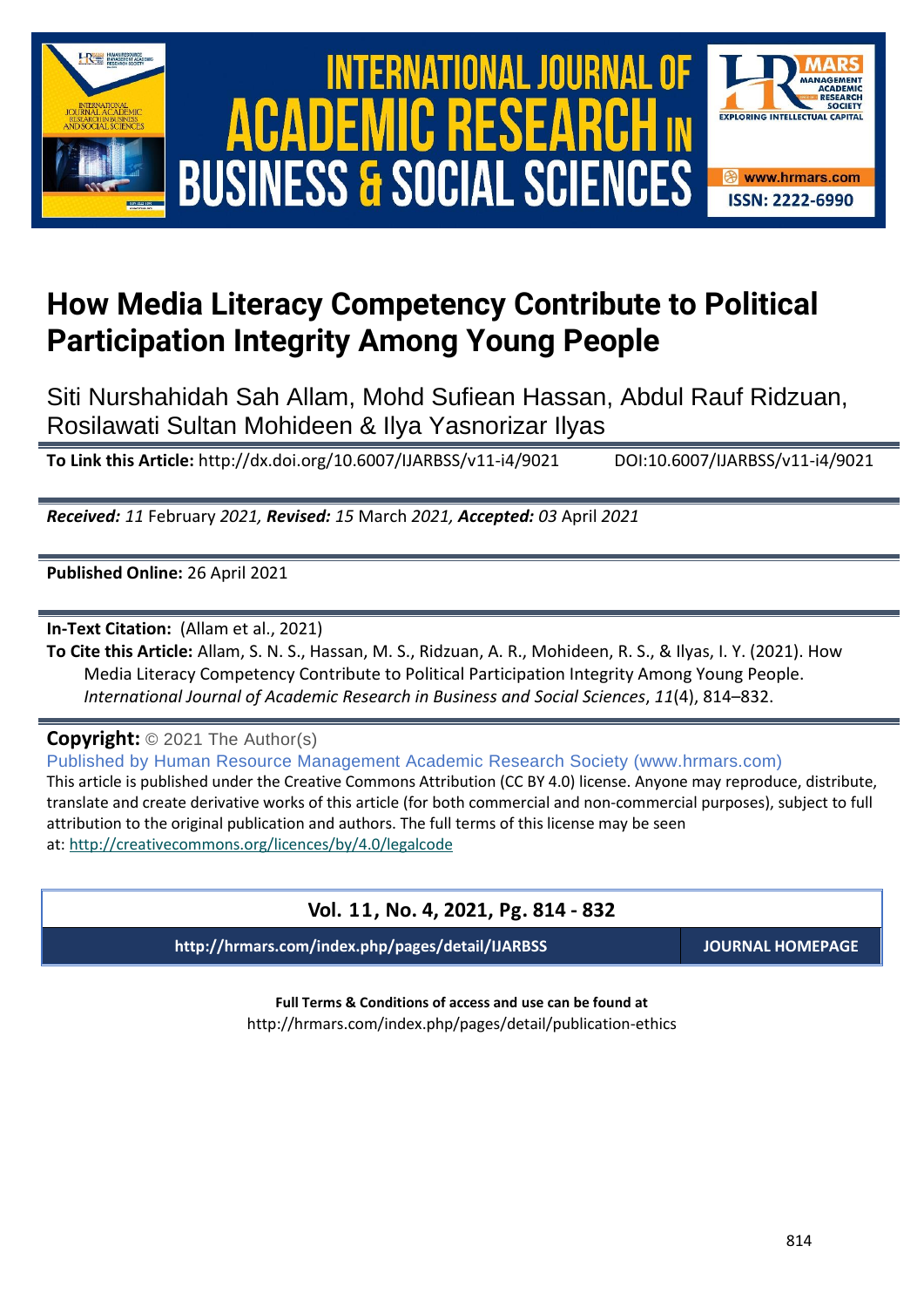

# **How Media Literacy Competency Contribute to Political Participation Integrity Among Young People**

Siti Nurshahidah Sah Allam, Mohd Sufiean Hassan, Abdul Rauf Ridzuan, Rosilawati Sultan Mohideen & Ilya Yasnorizar Ilyas Universiti Teknologi MARA, Melaka Branch, Malaysia

# **Abstract**

Emerging social media reported escalating political participation among young people in social media and stimulate their interest to become a media content producer. Young media content producer with the usage of multimedia applications such as producing political parody, designing persuasive information graphics to create a new perspective on political issues. However, exposing multiplatform political information significantly affects integrity conduct where it drives them to create and disseminate fake information, digital trace, create deep fake and produce online humour to create damage on politician reputation. Unquestionably, all political involvements mention lead young people to commit to domestic crime. A survey conducted for data gathering among 388 Higher Education Institution (HEI) students in Melaka to provide an empirical understanding of media literacy contribution towards political participation integrity. This study found that access, analysis and evaluate and create dimensions significantly influence the integrity of political participation among young people. HEI students keen to become young media content producer by reason of easy access to multiplatform media, analysing media content enhance their political knowledge and create media content for new political perspective and communicate them through social media to seek for social change.

**Keywords**: Media Literacy, Political Participation, Integrity, Young Media Content Producer

# **Introduction**

Emerging new media are now reported to increase political participation among young people in social media (Boulianne, 2015; Hassan et al., 2016). Vast research claimed that social media are now the most common platform for young people to access political information (Valenzuela, 2012; Vromen et al., 2014; Leong, 2015; Hassan et al., 2013), signing in political discourse (Kasmani et al., 2014) and getting engage online political activities (Valeriani & Vaccari, 2016) that strengthening political interest and empowering their roles in national development (Holt et al., 2013). Determined by technological developments in communication and rapid user access to information the applications such as Facebook (Tang & Lee, 2013), Youtube (Emruli et al., 2011), Twitter (Ahmed, 2013), weblogs (Willnat et al., 2013), and social networking sites (Stephens et al., 2014) have become vital influences for young people become young content media producer.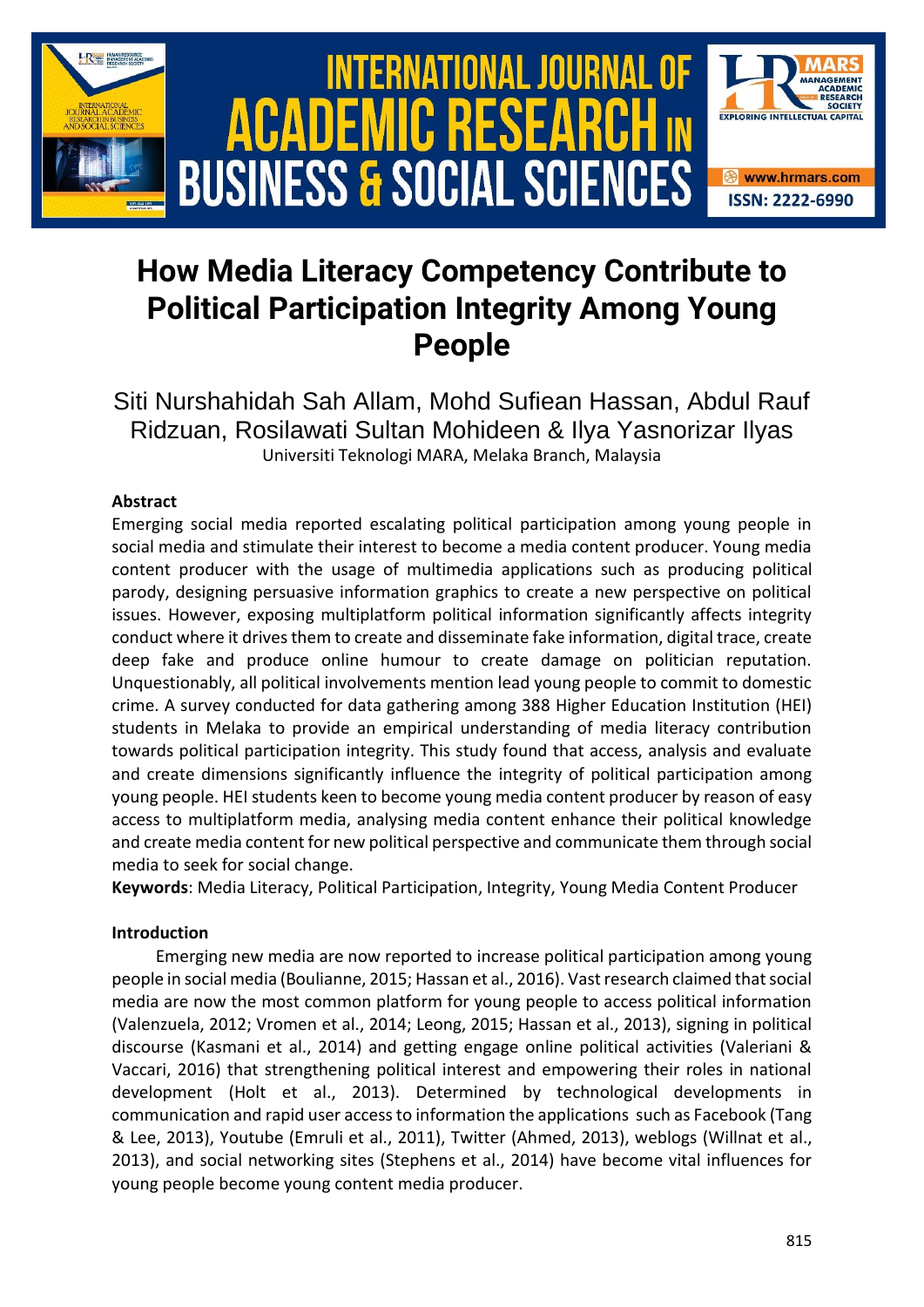**Vol. 1 1 , No. 4, 2021, E-ISSN: 2222-6990 © 2021 HRMARS**

Compared to conventional media such as newspaper, television and radio (Dauda et al., 2016), access to social media significantly influences young people interest due to multimedia tools offered interactive communication (Kang et al., 2007) and reach a mass audience (Al-Kandari & Hasanen, 2012). Creating media content through multimedia applications such as producing audio and video for political parody content (Baumgartner, 2007) designing creative and persuasive information graphic to create a new perspective on political issues, creating animation and political cartoon for humour (Kuipers, 2011) approach reported young people rating as a famous social media influencer who create viral content (Berger & Milkman, 2012). By becoming active media users, young people learn the practice of propaganda which essentially is a matter of creating highly attention-getting (Hobbs & Mcgee, 2008) and effective communication (Kasmani et al., 2014) that leads people to some form of action (Boykoff & Carrington, 2019). This intellectual initiative by young producers act as a catalyst for a civic movement (Kumar & Thapa, 2014) or even low integrity action in a new political sphere across a large region (Hassan et al., 2019).

Access to hypermedia content claimed by preceding scholars expose young people to the low level of political activities that drive them to domestic violence (Bell et al., 2013) and cybercrime such as spreading rumours and fake news (Tucker & Guess, 2018). According to Syahputra (2019), creating hatred on social media are initially understood as an expression of freedom of speech (Maamari & Zein, 2014) in the contemporary democratic era. Afterwards, such expressions have been exploited as a means of conducting a provocation campaign during elections and this study found that various hate speeches regarding politics (Chinnasamy & Abdul Manaf, 2018) and religious beliefs on social media due to an issue bearing controversial content and an opinion provoking or containing expressions of hatred.

Apart from that accessing provocation social media platform and using negative political news stimuli young people joining the massive demonstration (Zhang & Lin, 2014), protest behaviour (Boykoff & Carrington, 2019), creating humour political scandal (Ridanpaa, 2014) and spreading fake news (Dell, 2018) that driven yang people to commit a domestic crime. Today, as a young producer who makes use the advancement of technology; deepfakes (Westerlund, 2019), creating fake audio, video (Davies et al., 2013) and more exactly, the activity of social media 'faking' shows playful and performative (Wilson, 2011) reported not only demoralize politician's image and personality but sued national security (Kelley & Laurie, 2019). Access to social media perceives to be a cause of troubles but with media education (Bober et al., 2010); Media Literacy dimensions suggested as a solution (Aufderheide, 1992; Hobbs, 2010; Livingstone, 2014; Potter, 2004) for young people to enhance integrity conduct in using media for political engagement (Bakker, 2007)

This impactful study conducted to integrate media literacy dimensions, especially access, evaluate and create towards political participation to reinforce integrity level among young people in social media (Hassan et al., 2020a). Prior study proves that media literacy dimensions successfully shape civic engagement (Martens & Hobbs, 2015) among young people (Mihailidis, 2014) but little study quantifies the contribution for each media literacy construct toward political participation integrity to develop young media content producer. The purpose of this study is to examine access, evaluate and create dimensions concerning enhance integrity values among young people in social media. This study provides empirical discussion to strengthen understanding of media literacy competency connection to enhance political participation integrity among young people.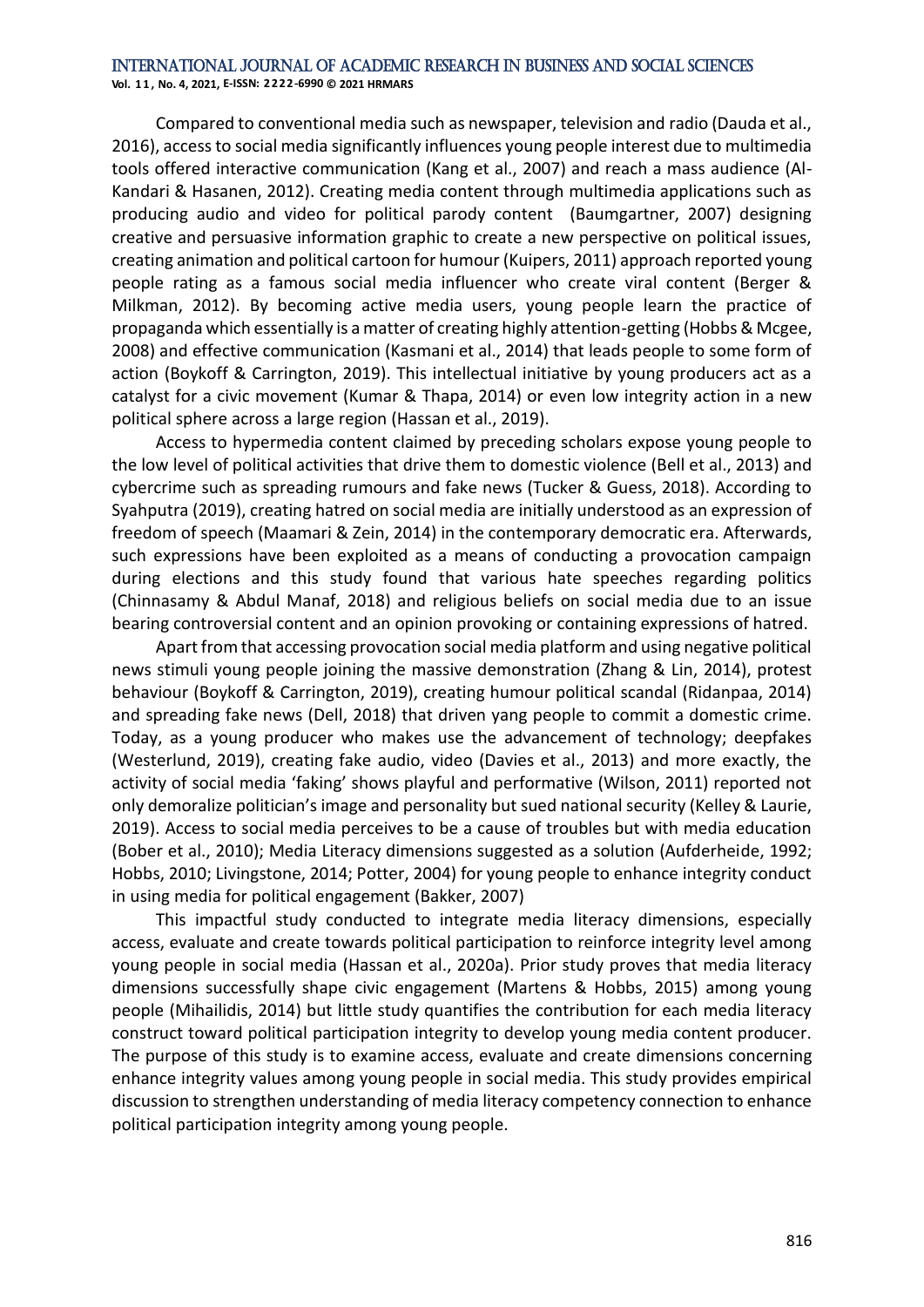**Vol. 1 1 , No. 4, 2021, E-ISSN: 2222-6990 © 2021 HRMARS**

#### **The New wave of Technology Evolve Media Literacy Dimensions**

Issue of media literacy has engrossed the attention of a wide range of intellectuals across almost all areas of study and even throughout the society who concerned about young people that exposure to the risk of media impact. The idea of media literacy competency is vital for society to use media ethically and with integrity conduct. The changes in the wave of technology in media and communication transform media literacy definition and dimensions.

Early literacy coined due to measuring the ability of the community reached and read a book as the main medium to gain knowledge and information. The invention of the technology of media from print to screen reported burst phenomenon known as media effect. The issues started from newspaper publication contained sensational news, television advertised violent and sexual content urged media scholars to integrate the new dimension of literacy known as media literacy by observing media content and audience behaviour. Many social scientist scholars adapt media literacy concept by Aufderheide (1992) presented a media literacy framework in National Leadership Conference on Media Literacy as "The ability to access, analyze, evaluate and communicate messages in a variety of forms."

However, according to Johnson & Kaye, (1998) who study on web users enhance media literacy concept from the access dimension into competency to identify credible platform in social media for political information searching. The new media unfiltered flow of information causes their credibility is questionable. A framework of media credibility highlighted based on fair journalism, accurate source of information and in-depth reporting.

Despite from access to use media and media credibility, another construct expands due to wave of technology development from the media literacy dimension is create that refers to the ability to produce multimedia content (making text, images, audio and video) and publish for the online community (AMLA, 2007). The vast study labelled to young people as media content creators as user-generated content, new media content creator, sophisticated user, active media creator, produsage and young producer.

The development of media technology witness enhancement of media literacy definition and dimensions. Study on media literacy not only observing media access and media use among young people in social media but need to consider the competency level. By analysing media credibility and ability to create content, young people reported can effectively make use of multimedia tools access in social media.

This study defines media literacy as an ability to access media platform and media tools, evaluate media message to ensure media credibility and create media content for social movement and social change. All elements highlighted is to integrate media literacy dimension and political participation integrity in social media among young people.

#### **Political Participation Integrity Develop Young Media Content Producer**

Access to political information in social media exposing young people to political knowledge that reported contain high political cynicism information. A young people who reported extremely active media content producer than an adult due to their intense to explore new tools and applications in social media, in-group with technology savvy, creative and passionate on new applications expose to negative political information during searching unfiltered multiplatform information in social media.

Utilize unfiltered information on social media, young people who expose to low credible media content significantly influence to produce provocation content. Lack of analysis and evaluate competency to search credible media sources, young media content producer reported to have limited exposure to political knowledge and their judgement tends to be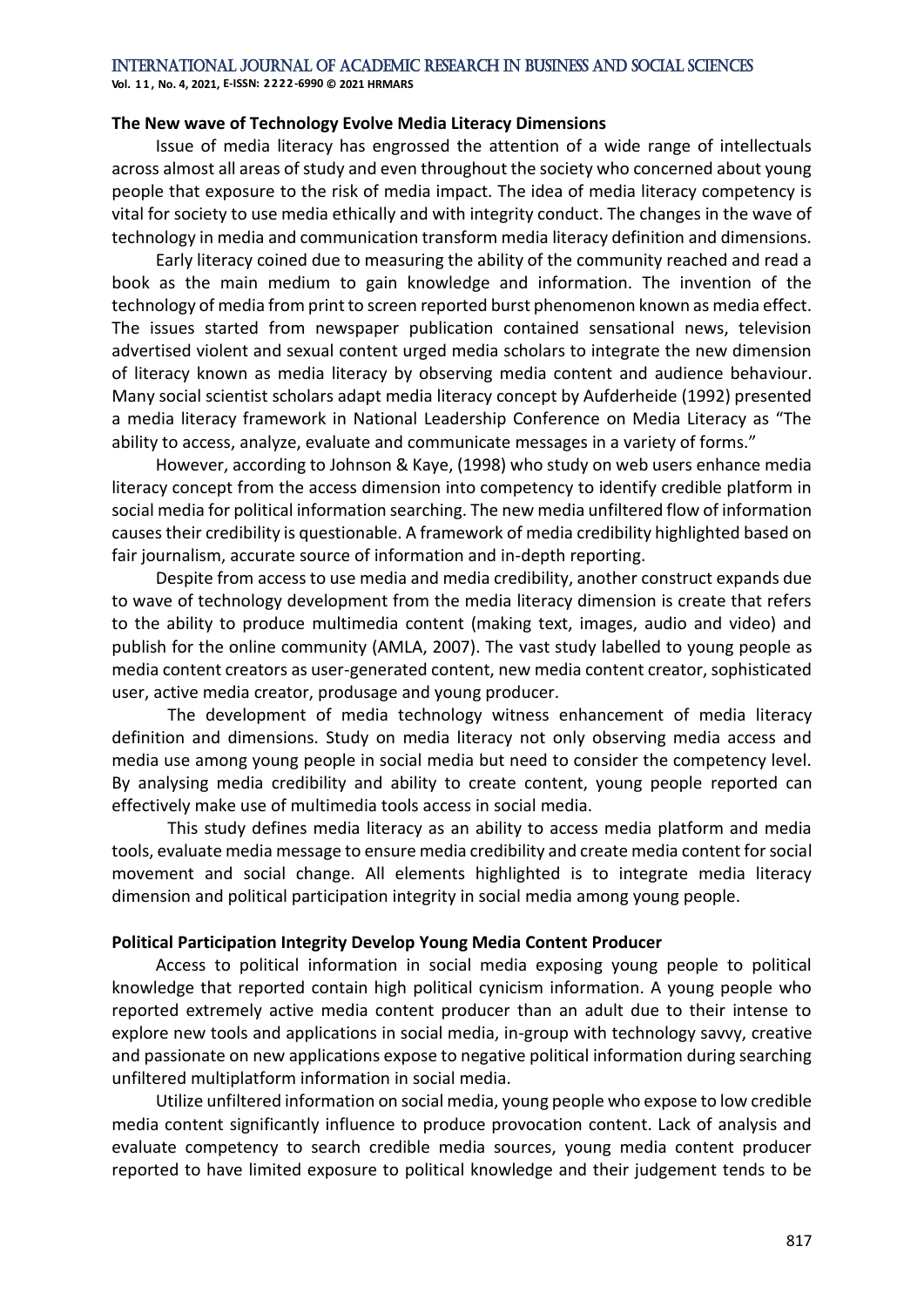**Vol. 1 1 , No. 4, 2021, E-ISSN: 2222-6990 © 2021 HRMARS**

biased, little in-depth discussion and little fairness political view. This scenario develops political cynicism sentiment among young people that drive their low integrity participation in political activities such as create and disseminate fake news, digital trace, create deep fake, using trolls (anonymous accounts created for manipulation), bots (automated accounts) to spread politically biased information and produce online humour to create a negative image of a political entity easier than conventional media. Unquestionably, all negative political activities mention leading young people to delinquency behaviour and more seriousness they lodge to commit to domestic crime and cybercrime.

Concerning low political participation integrity affect social stability, the national security and country movement development, social scientist scholars believe that media literacy competency provides effective guidelines in engaging political activity among young people in social media. Media literacy highlighted an ability to access to credible media, evaluate media messages and create media content shape young people ideology as a media content producer become more ethically and align with integrity conduct. There are three media literacy dimensions highlight in this study, 1) access, 2) evaluate and 3) create.

#### **New Access Dimension for Credible Sources**

Access dimension highlighted preliminary competency for young people to search political information through multiplatform media in social media. High access to political information reported as young people possess greater political knowledge (Wolfsfeld et al., 2015) that influence political interest to get engage in political activities (Sah Allam et al., 2012) in social media (Hassan et al., 2016) and become young media content producer.

Nowadays, social media offers multiplatform communication medium derived from motivation needs to get access to political knowledge (Gil de Zúñiga et al., 2012), selfexpression (Bektas, 2009) to get engage to online political community groups and feeling convenience accessing online political information (Kim & Johnson, 2012).

Supported by (Casero-Ripollés, 2017) who study on media access and intention to produce political content among young people in Spain found that access to social media vital element for young people become a political content producer by accessing political information for political knowledge (Kaid et al., 2007), easy access to a mass community to gratify political inclination (Velasquez, 2012) and access to political parties media to share political interest (Kim & Johnson, 2012).

A vast study reported that media literacy on the access dimension significantly influences political knowledge (Pires et al., 2019) and stimuli young people interest for political participation (Hassan et al., 2013) become young media content producer. Ethical content media producer must competent to differentiate credible sources.

According to Kim & Johnson (2012), access to political blog develops high level to credible sources where political bloggers occasionally provide critical view and deep analysis for certain issues. Apart from that, political bloggers encourage young people to gratify their political inclination to freely express their political judgement, political opinion (Greuling & Kilian, 2014) and communicate it to other in-group members. Provide critical political view and credible sources platform (Rill & Cardiel, 2013) strengthening young people understanding on political issues (Park, 2015) reported access to weblog significantly enhance political participation integrity among young people (Bakker, 2007). To ensure our young people involved in political activities in high integrity conduct, this study suggests that access to multiplatform media, credible media sources, ethical-political figures, critical and analytical political information that enhance young people understanding on certain political issues.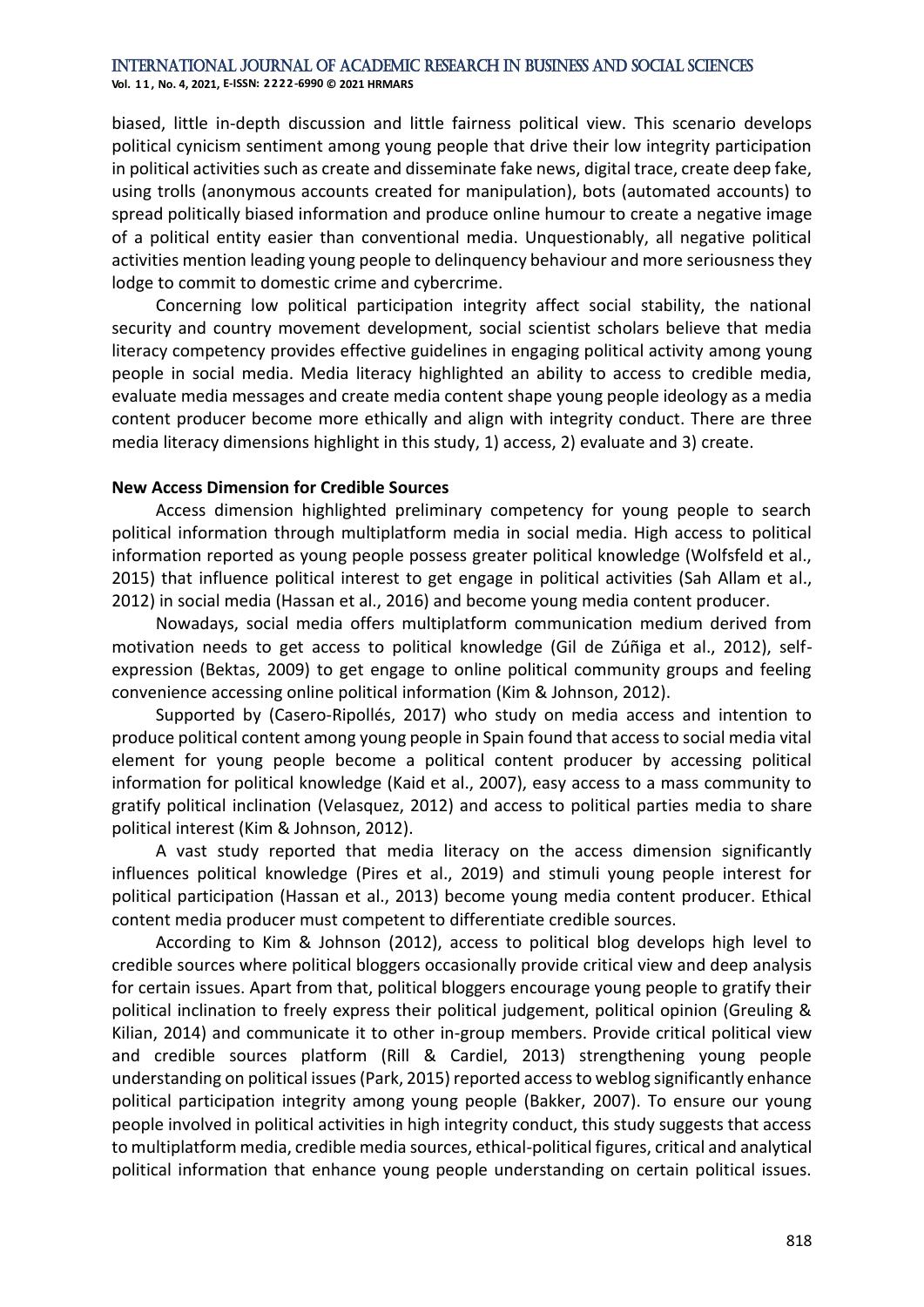**Vol. 1 1 , No. 4, 2021, E-ISSN: 2222-6990 © 2021 HRMARS**

Access to all elements promises high integrity level of political participation among young people in media social.

**H1:** There is an effect between the access dimension and political participation integrity among young people in social media

# **Analysis and Evaluate Dimension Develop Critical Young Media Content Producer**

Access to multiplatform media, credible sources, political figures and critical political information significantly develop analysis and evaluate the competency among young people (Hassan et al., 2020). According to Aufderheide (1992), the most influential scholar in Media Literacy define analysis and evaluate dimension as a media user who able to analyse and evaluate media content that she is actively transferring meaning.

By having this competency, young people become an active media user/viewer who can produce their content from critically evaluate media content. Supported by Hobbs (2010) who define analysis and evaluate competency refers to the mentally critical user, practice message composition and creativity and the ability to engage in ethics. When someone has media literacy they will recognize the rights of others, their social responsibility and exercise their right to speak based on integrity (Aufderheide, 1992; Hobbs, 2010). How analysis and evaluate dimension contribute towards political participation integrity among young people in social media?

Young people who possess this competency must be able to identify credible media content (Murinska-Gaile & Hadžialić, 2017). Many research has demonstrated that young people are highly depending on social media to access political news (Gil de Zúñiga et al., 2012; Hassan et al., 2013, 2016; Saldaña et al., 2015) to get political information rather than depending on conventional media such as newspapers or television.

How do we know if political information shared on social media is credible sources? By using this question as a foundation, young people must be able to analyse media content that free from negative bias information (Cohen et al., 1988), discussion in a social media without oppression and fears of exclusion (Alvídrez & Franco-Rodríguez, 2016) and stereotyping information (Simmons, 2019). Besides, political information contains on social media reported developing a high level of credible sources by providing a critical view and deep analysis (Kim & Johnson, 2012) to feed political knowledge for social media users, especially young people who keen become young media content producer.

Even though political information in social media treated freehand from the editorial process, young media content producer enhance their political participation by sharing their valuable political interest, political knowledge and political experience through social media for the online community. The content produces practice integrity conduct when they also rely on peer review by other media users to add and correct political information update (Aysan, 2016). Apart from that young people reported believing that social media more credible sources to rely on since they are independent rather than traditional media (Kim & Johnson, 2012) who filtered away truth facts to face-saving behaviour for corporate agenda.

By choosing credible content, young people went through the process of analysing and evaluating information. This is how media literacy enhances young people political participation integrity in media social. As well as evaluating credible content, in the digital age young people has a variety of selections when searching for information. They must be able to search multiplatform media to analyse political information update on social media for clarity to strengthen integrity level conduct. The more critical analysing level that young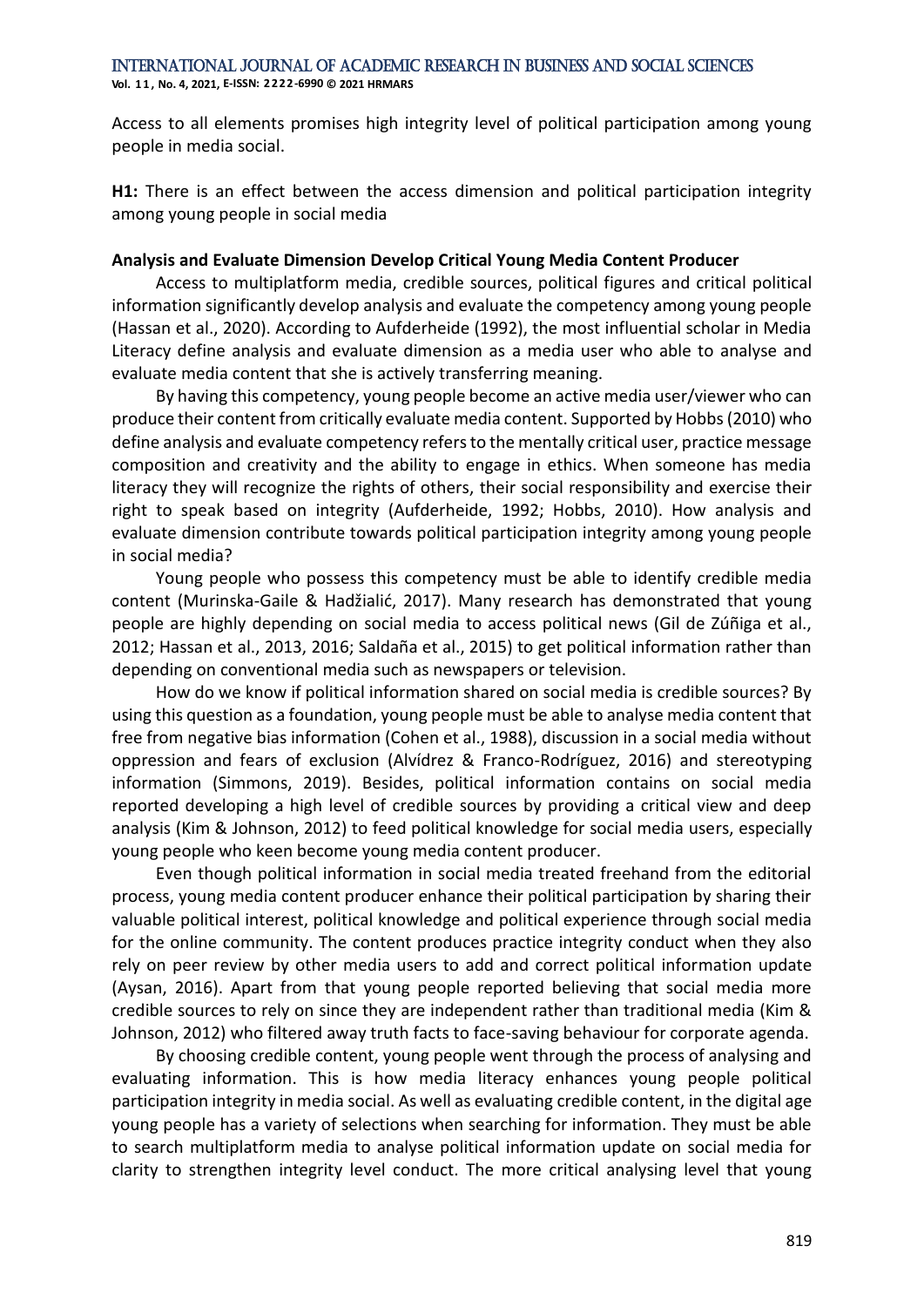**Vol. 1 1 , No. 4, 2021, E-ISSN: 2222-6990 © 2021 HRMARS**

people have, the high level of credible content they earn and significantly influence high political participation integrity level and become young media content producer.

This study conducted to measure analysis and evaluate dimension contribute toward political participation integrity among young people in media social. From elements of credible sources and multiplatform media for information seeking, analyse and evaluate dimension expected can strengthen integrity conduct in engaging political activities in social media.

**H2:** There is an effect between analysis and evaluate dimension and political participation integrity among young people in social media

# **New Create Dimension: Create Integrity Participatory Culture for Social Movement**

Media literacy perspective provides ethical guidelines for young people to use media. Access to multiplatform media and able to use a variety of media tools associate their competency in working with media. Apart from that young people possess analyse and evaluate skills to compare much political information (Hobbs, 2017) in social media that must contain credible sources elements (Ashley et al., 2010) before using it. Besides, young people must know how and where to search multiplatform media for political information searching to earn a critical and analytical political view.

Completed the stages, young people expected to become active media user, usergenerated content (Van Dijck, 2009), content creator (Blank, 2013), generation of content producer (Vainikka & Herkman, 2013), produsage (Naab & Sehl, 2017), a sophisticated user (Brandtweiner et al., 2010) or even young media content producer (Young et al., 2014) to create and craft media content. Young media content producer expected to understand the art of combining texts, images, video (Mihailidis & Cohen, 2013) and to create an ethical participatory culture among the online community (Buckingham, 2005). Supported by (Mihailidis, 2014), young people taking separate roles seen as active participants who interact with others through content that they produce and calling attention to the online community to participate political activities such as online forum and discussion.

Producing media content from analytical competency, young media content producer predicted to create a new angle of political information (Hobbs & Mcgee, 2008), a new perspective of political knowledge and communicate them to the online community (Kümpel et al., 2015) for online participation that leads to a social movement. According to Chan-Olmsted et al., (2013) who conducted an empirical study among young people in South Korea found that social media facilitate main political information sources from political discourse (Kasmani et al., 2014) and effective platform for political expression (Yamamoto & Kushin, 2014) which in turn to call protest participation for social movement and social change (Ahmed, 2013).

By producing critical opinion, educated young media content producer expected to produce ethical content to neutralize negative political movement and develop integrity conduct among the online community (Hassan et al., 2020). Live positive comments, correcting misinformation or disinformation disseminate in social media, abandon from sharing viral or fake news, media literacy from creating dimension reported enhance integrity conduct among young media content producer and create social movement follow integrity conduct.

Even though young people are actively involved online political activities, there is also significant evidence that many of them are mostly disengaged from political activities, rarely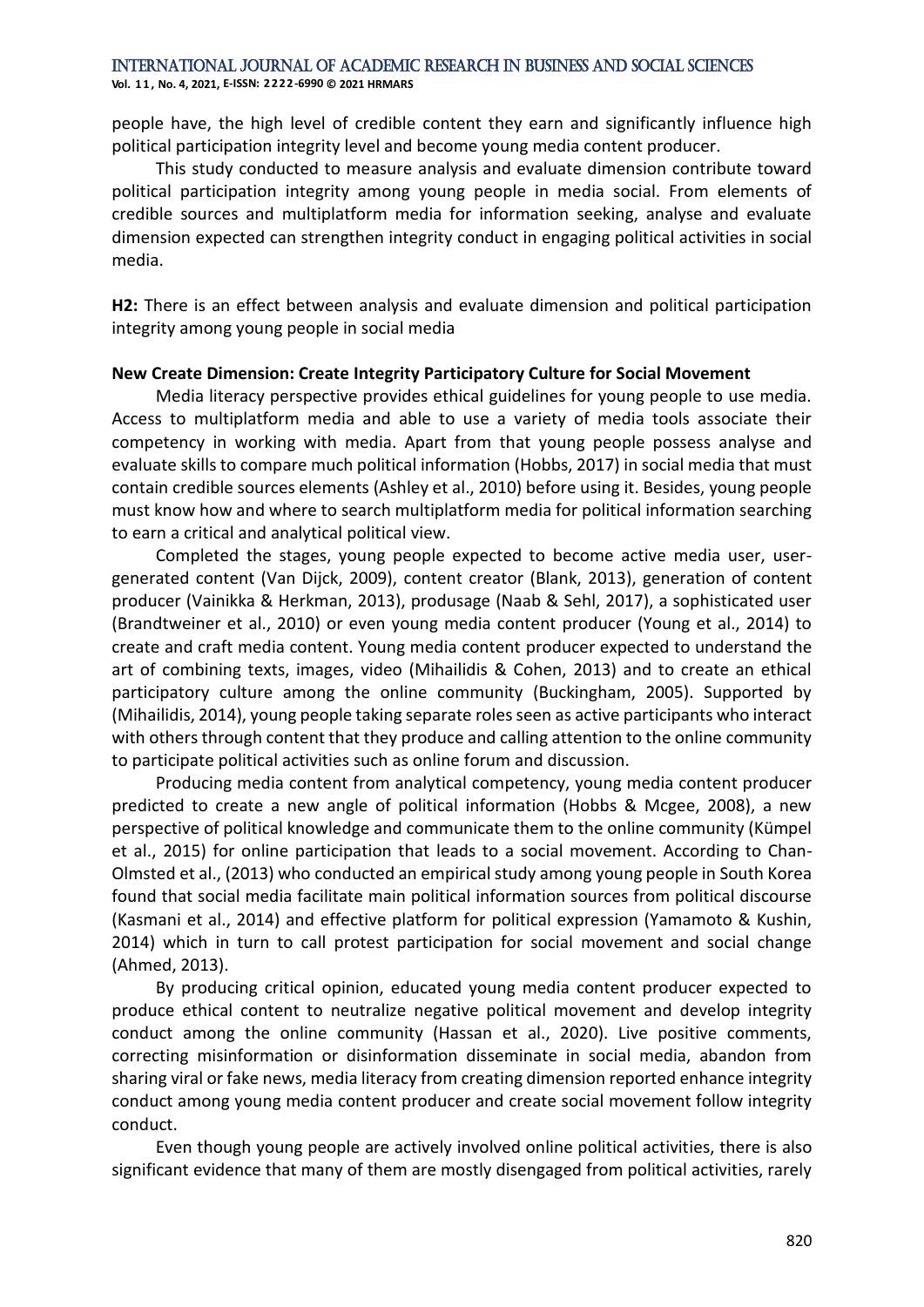**Vol. 1 1 , No. 4, 2021, E-ISSN: 2222-6990 © 2021 HRMARS**

create and circulate political content (Kahne & Bowyer, 2019). But, young people in Higher Education Institution reported highly confident to create political content due to the knowledge gain during learning sessions.

Preliminary factors need to be considered by researchers who examine critical young producers who create political content in social media is education level. Stockemer (2012) discover the student's program of study, year of study, academic performance, and field of study affect young people political interest that increases his or her likelihood to become media content producer in social media (Bullen, 2015).

The notion of discussion on how education influence young people create political content in social media started from the level of education become the proxy of political interest (M. Persson, 2013). Experiencing political syllabus and academic discourse moderated by academic scholars reported developing young people political interest (Parrott, 2017) that lead to analysing political knowledge and create political content in social media for political participation integrity.

**H3:** There is an effect between create dimension and political participation integrity among young people in social media

#### **Research Methodology**

The respondents of this study were 388 Higher Education Institutions (HEI) students comprising four universities in Melaka, Malaysia. Melaka was chosen due to political tsunami (GE-14) caused dramatically changes of state government political ruling. Student selection was based on random sampling. This study use questionnaires as a means of collecting data. Based on the number of respondents ( $n = 388$ ) with complete data in this study, the sample size is large enough for the use of Structural Equation Modelling (SEM) (Hair et al., 2010). Before proceeding to the final data collection, pilot study to test the reliability of the instrument was conducted to ensure the consistency of the questionnaire. Cronbach Alpha's reliability coefficient for all four variables, above 0.70, shows a good internal consistency (Hair et al., 2010). The adapted instrument was reviewed by an expert and a pilot test was conducted to determine the validity of the items. The aim of this study is to identify indicators of media literacy scale using Exploratory Factor Analysis and to identify structural measurement model using Confirmatory Factor Analysis (CFA).

#### **Research Instrument**

The questionnaire consists of two parts used as the instrument of this study. Part A consists of general information on demographic variables such as gender, age, status, race, education and social media usage. Part B contains a media literacy scale adapted from Mustafa Koc dan Esra Barut (2016), then translated into Malay. The scale to measure media literacy is a wellestablished scale that has proven its reliability because it is widely used in past studies. Reliability cronbach alpha for all five media literacy are between 0.89 - 0.92. The steady use of the scale actually helps in terms of the reliability of the scale in gaining information through the public (Babbie, 2013). This scale contains 33 items and is measured using a seven-level interval scale of 1 = strongly disagree to 7 = strongly agree. This measurement scale measures access, analysis and evaluate and create.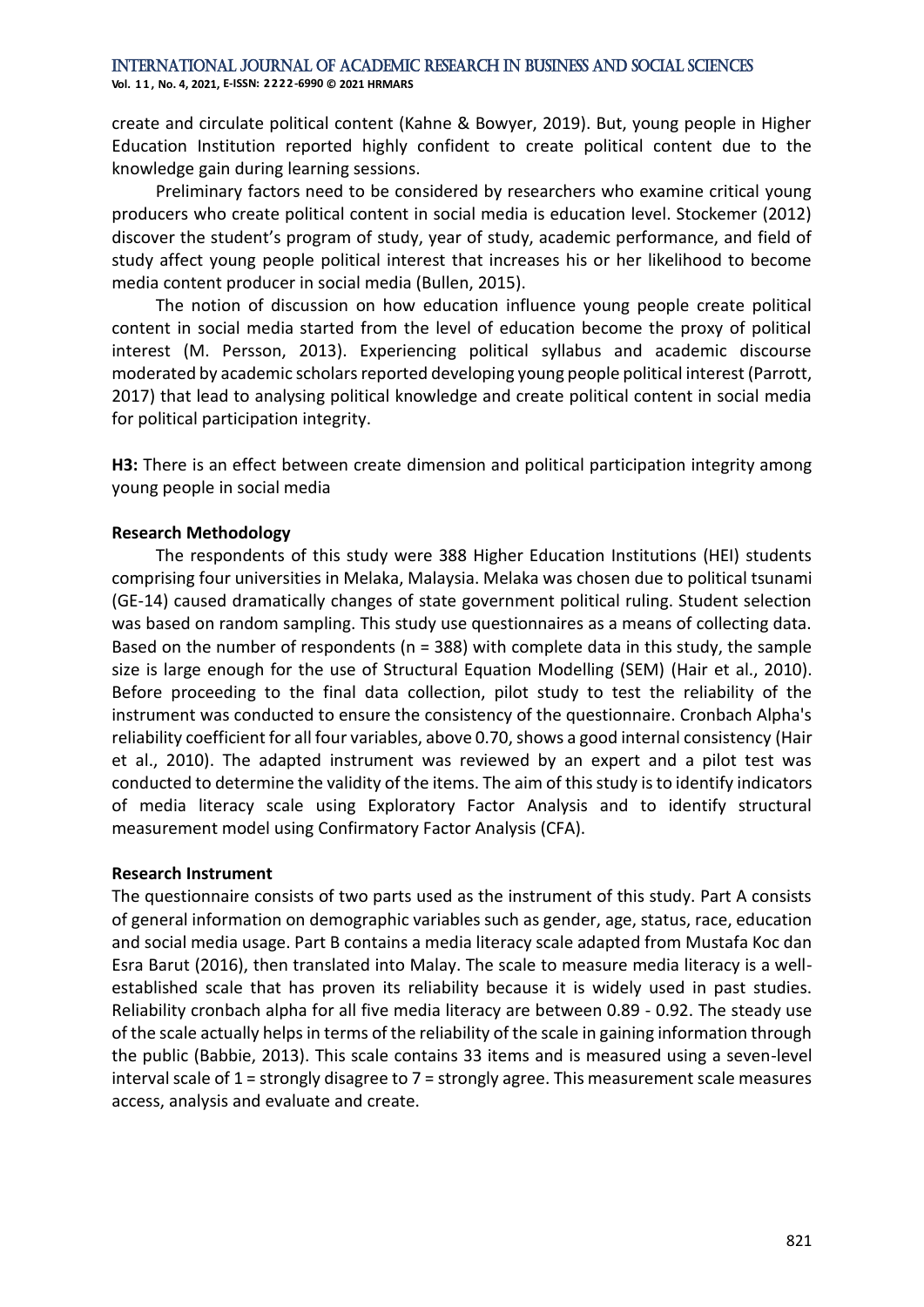International Journal of Academic Research in Business and Social Sciences **Vol. 1 1 , No. 4, 2021, E-ISSN: 2222-6990 © 2021 HRMARS**

| <b>Dimension</b><br>of<br>media literacy | <b>Research Instruments</b>                                                         | <b>Operational Definition</b>                                                                                                                                                                                                                                                                        | <b>Cronbach</b><br><b>Alpha</b> |
|------------------------------------------|-------------------------------------------------------------------------------------|------------------------------------------------------------------------------------------------------------------------------------------------------------------------------------------------------------------------------------------------------------------------------------------------------|---------------------------------|
| Access                                   | Media<br>New<br>Literacy<br>Scale (NMLS) Mustafa<br>Koc dan Esra<br>Barut<br>(2016) | Access refers to individuals<br>should have the skills to access<br>political<br>information<br>efficiently on social media<br>networks (sign ups, logins and<br>sent messages) and using<br>social media (uploading and<br>downloading videos, editing<br>photos, etc.).                            | .92                             |
| Analysis<br>and<br>Evaluate              | Media<br>New<br>Literacy<br>Scale (NMLS) Mustafa<br>Koc dan Esra<br>Barut<br>(2016) | Analysis and evaluate refers<br>to the ability to determine<br>whether the content<br>of<br>political information on social<br>media<br>$\overline{\phantom{a}}$ is<br>ethical,<br>moral,<br>integrity<br>by<br>comparing<br>political information from one<br>source to another on social<br>media. | .92                             |
| Create                                   | Media<br>Literacy<br>New<br>Scale (NMLS) Mustafa<br>Koc dan Esra Barut<br>(2016)    | Create refers to the activity of<br>creating an account and filling<br>information,<br>profile<br>out<br>creating interactive political<br>content<br>social<br>media<br>on<br>through up-to-date<br>and<br>authentic<br>data<br>such<br><b>as</b><br>statistics, archive documents.                 | .89                             |

Table 1. Dimension of Media Literacy and Cronbach Alpha

# **Data Analysis**

The data were analyzed by using descriptive statistic to describe the respondent profile of the study and exploratory factor analysis (EFA) with IBM SPSS 22.0 software. Analyzing EFA is an important foundation for strengthening the construction of constructs (Schumacker & Lomax, 2010). The main use of EFA is to reduce the number of items and to detect the relationship structure between items that make up the construct dimension (Hair et al., 2010). In this study, principal component analysis with varimax rotation is used to determine the number of components.

AMOS 21.0 software was used to perform Confirmatory Factor Analysis (CFA). The CFA aims to determine the number of items included in the constructs in parallel with what is stated in theory (Byrne, 2016). The accuracy of the CFA model matching is determined by a combination of at least one Absolute Fit Indices and one Incremental Fit Indices (Hair et al., 2014) and Parsimony Fit Indices (PFI) (Hair et al., 2010). The test on CFA is used to determine whether the tested model should be accepted or rejected. However, there is no specific rule that determines whether a compatibility index needs to be reported for a model (Hair et al.,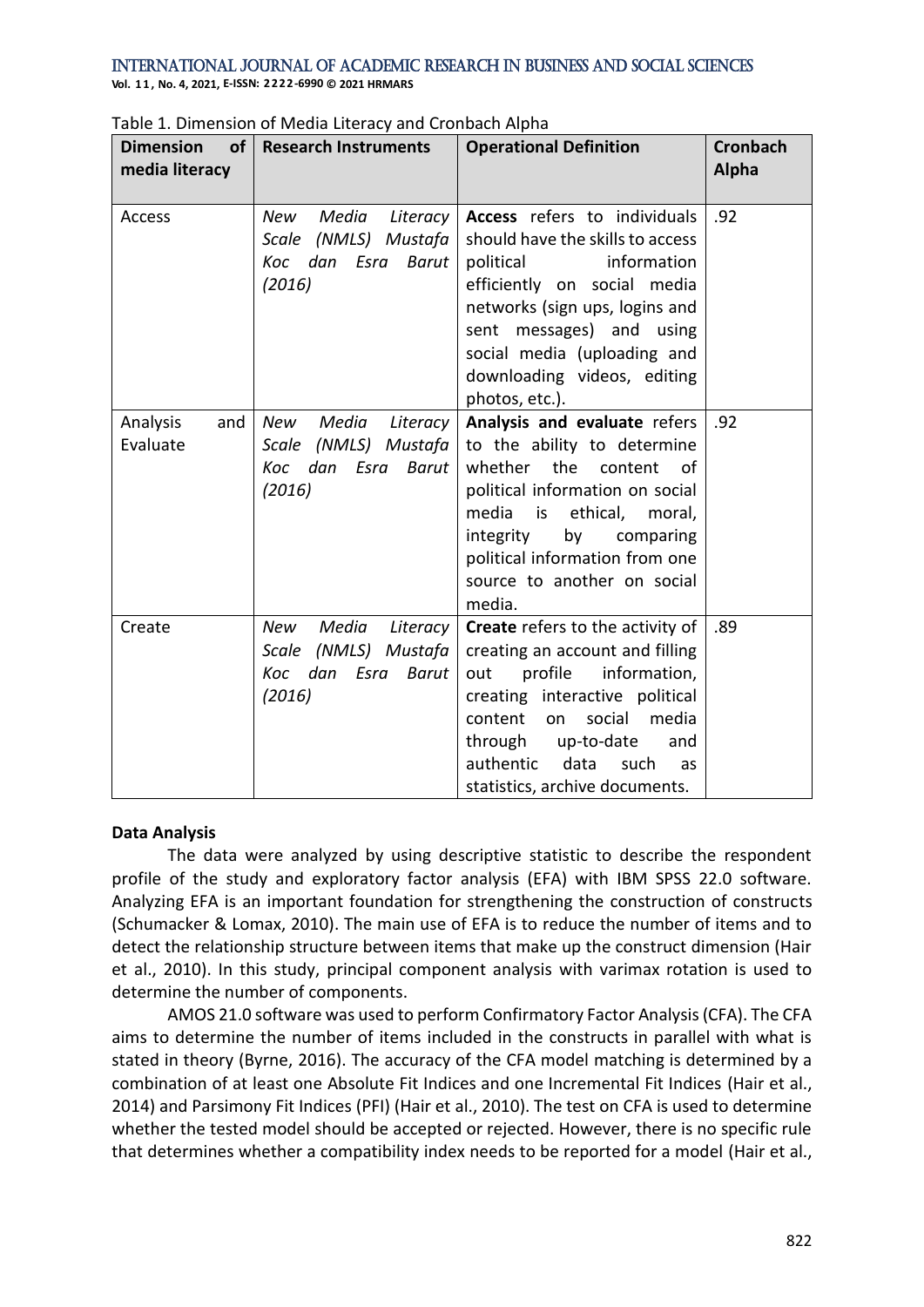**Vol. 1 1 , No. 4, 2021, E-ISSN: 2222-6990 © 2021 HRMARS**

2010; Hooper et al., 2008). The use of three or more compatibility indexes is sufficient to prove a model fit, without to report all existing fit indexes (Hair et al., 2014).

# **Findings**

# **Exploratory Factor Analysis (EFA), Media Literacy**

The media literacy measurement scale tested consists of five constructs namely access, analysis and evaluate, create, reflect and act, all containing 33 items. The Kaiser-Meyer Olkin Measure of Sampling Adequacy (KMO) value = 0.942 exceeds the value of> 0.6 to meet the factorial requirements (Hair et al. 2010). While the value of Bartlett's Test was significant (p <.05). This indicates that the items used in the Exploratory Factor Analysis of this study had good inter-correlation strength among each other. Table 2 shows the results of the construct matrix correlation.

| Table 2. Media Literacy Correlations Matrix         |      |  |          |  |  |  |  |  |
|-----------------------------------------------------|------|--|----------|--|--|--|--|--|
| Kaiser-Meyer-Olkin Measure of Sampling              |      |  | 942      |  |  |  |  |  |
| Adequacy.                                           |      |  |          |  |  |  |  |  |
| Bartlett's Test of Approx. Chi-Square<br>Sphericity |      |  | 9775.983 |  |  |  |  |  |
|                                                     | df   |  | 528      |  |  |  |  |  |
|                                                     | sig. |  | .000     |  |  |  |  |  |

According to Hair et al. (2010), items with low loading factor from 0.50 should be removed. In this study, all items accepted due to factor loading greater than 0.50, which are in between 0.523 to .974. To test convergent validity, researchers use Average Variance Extracted (AVE) and Construct Reliability (CR). According to Hair et al. (2010), the AVE value should be greater than 0.5 and CR is greater than 0.7. Based on AVE's decision for access, analysis and evaluate and create these three constructs exceeded 0.5. The reliability value of all five latent variables (constructs) ranges from 0.866 to 0.925, greater than 0.70, shows that Cronbach's alpha is in good condition. The discriminant validity is to measure one construct with another construct and should not have a high correlation. Byren (2010) suggests that the value of  $r = 0.90$  or more indicates that the variable has a high correlation. Since the correlation findings in Table 3 show values in between 0.785 to 0.831, this means that there is no high correlation problem (multicollinearity).

| Laten Variable<br>(Constructs)                | <b>CR</b> | AVE A                   |  | <b>Access</b> Analysis and Evaluate Create |       |
|-----------------------------------------------|-----------|-------------------------|--|--------------------------------------------|-------|
| <b>Access</b>                                 |           | 0.866 0.620 0.968 0.787 |  |                                            |       |
| Analysis and Evaluate 0.925 0.639 0.930 0.612 |           |                         |  | 0.800                                      |       |
| Create                                        |           | 0.902 0.647 0.958 0.435 |  | 0.641                                      | 0.805 |

|  |  |  |  |  |  |  | Table 3. Average Variance Extracted, Constructs Reliability and Correlation |
|--|--|--|--|--|--|--|-----------------------------------------------------------------------------|
|--|--|--|--|--|--|--|-----------------------------------------------------------------------------|

Note: AVE = Average Variance Extracted, CR = Contsruct Reliability, α = Cronbach Alpha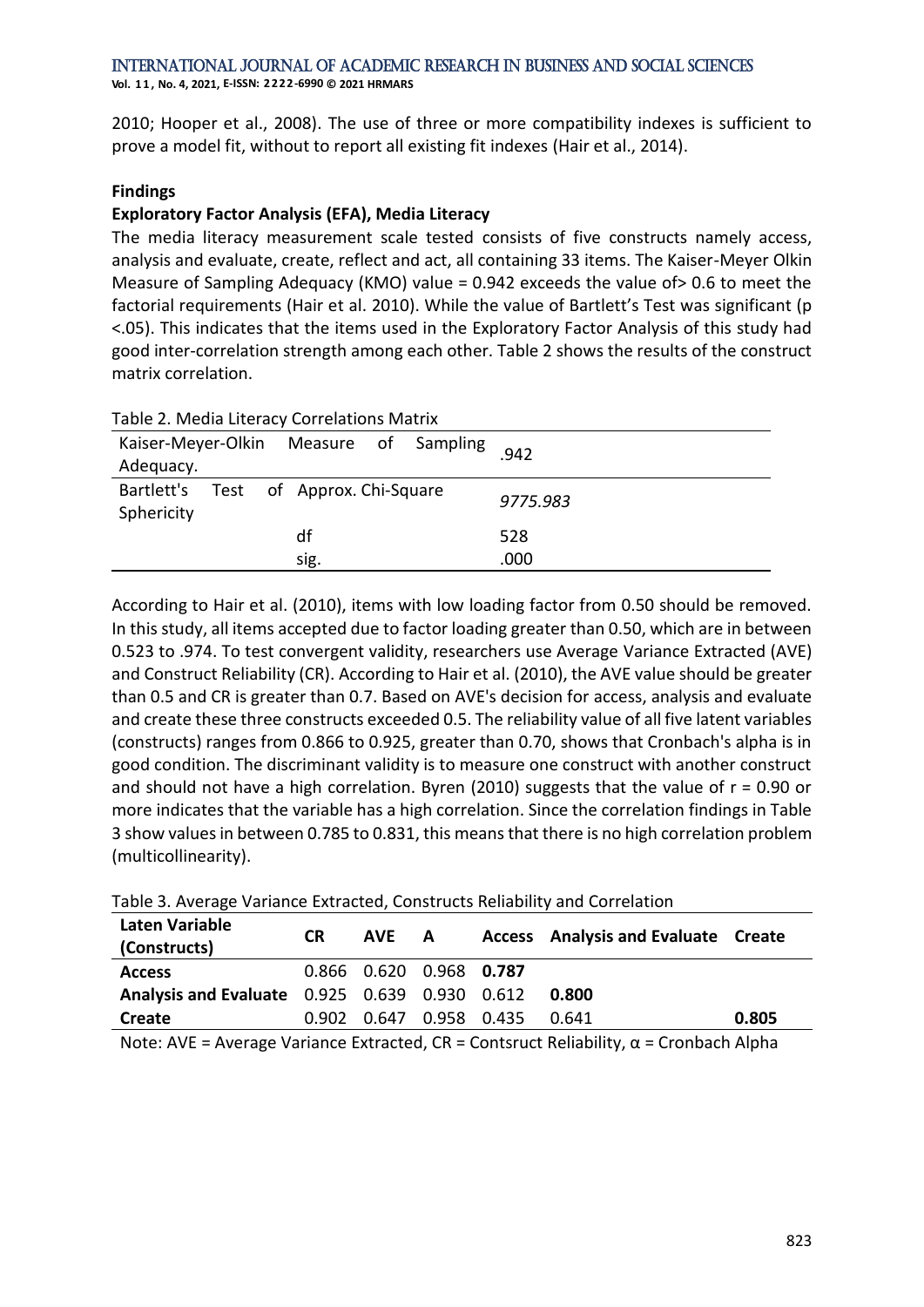**Vol. 1 1 , No. 4, 2021, E-ISSN: 2222-6990 © 2021 HRMARS**

| <b>Indication</b> |              |                       | <b>Statistic</b> |
|-------------------|--------------|-----------------------|------------------|
|                   |              | <b>Construct</b>      | Loading          |
| AK1               | $\leftarrow$ | Access                | .906***          |
| AK <sub>2</sub>   | $\leftarrow$ | Access                | .961 ***         |
| AK3               | $\leftarrow$ | Access                | .947***          |
| AK4               | $\leftarrow$ | Access                | .873 ***         |
| AK5               | $\leftarrow$ | Access                | .535***          |
| AK6               | $\leftarrow$ | Access                | $.824***$        |
| AK7               | $\leftarrow$ | Access                | .562***          |
| AP1               | $\leftarrow$ | Analysis and Evaluate | .929 ***         |
| AP <sub>2</sub>   | $\leftarrow$ | Analysis and Evaluate | .974 ***         |
| AP3               | $\leftarrow$ | Analysis and Evaluate | .963 ***         |
| AP4               | $\leftarrow$ | Analysis and Evaluate | $.819***$        |
| AP5               | $\leftarrow$ | Analysis and Evaluate | $.862***$        |
| AP <sub>6</sub>   | $\leftarrow$ | Analysis and Evaluate | .832***          |
| AP7               | $\leftarrow$ | Analysis and Evaluate | $.821***$        |
| PC1               | $\leftarrow$ | Create                | $.523***$        |
| PC <sub>2</sub>   | $\leftarrow$ | Create                | .598***          |
| PC <sub>3</sub>   | $\leftarrow$ | Create                | .906***          |
| PC4               | $\leftarrow$ | Create                | .957***          |
| PC <sub>5</sub>   | $\leftarrow$ | Create                | $.716***$        |
| PC <sub>6</sub>   | $\leftarrow$ | Create                | .864 ***         |
| PC7               | $\leftarrow$ | Create                | $.827***$        |

\*\*\* Standardized Regression Weights significant level at the .001 (2 tailed)

Based on Table 4, all loading factors are significant at the level of 0.001 and above 0.5 for all indicators. In addition, high standard regression values (0.523 to 0.974) indicate that all measured indicators are significantly representing their latent variables - constructs.

#### **Confirmatory Factor Analysis (CFA) Media Literacy**

Model specifications include 33 items, seven items for access, seven items for analysis and evaluate, seven items for create, six items for reflect and six items for act. However, this model should be modified in order to improve the fit of this model represents the sample data or real data better. Modifications are made by reference to the modification index. As a result, items AK1 (.46), AK3 (.38), AK4 (.48), PC1 (.32) PC2 (.44) and PC5 (.36) in the model had to be removed due to low loading factors < 0.5. Next, items with high Modification Indice (MI) and high correlation between the two items were also modified. According to Hair et al. (2014), if there is a high correlation between the two items, they can be combined to obtain a model fit. Whereas if the item is not theoretically supported, the model needs to be modified by removing either one items with lower factor loadings (Hair et al. 2014).

The measurement model in Table 5 shows a good data fit with eight indicators  $(\chi2, \chi_1)$ CMINDF, RMSEA, GFI, IFI, TLI, CFI and PGFI) as shown in Table 5. However, Marsh & Hau (1996) Chi-square (χ2) can be divided by degrees of freedom (df = 100) to evaluate model fit compared to using χ2 (CMINDF). If the CMINDF statistics count is less than the value of 5, the fit of the data for the validation factor model is good (Marsh & Hau, 1996). CMINDF for this measurement model is less than the value of 5 (CMINDF = 2.250). This shows a fairly good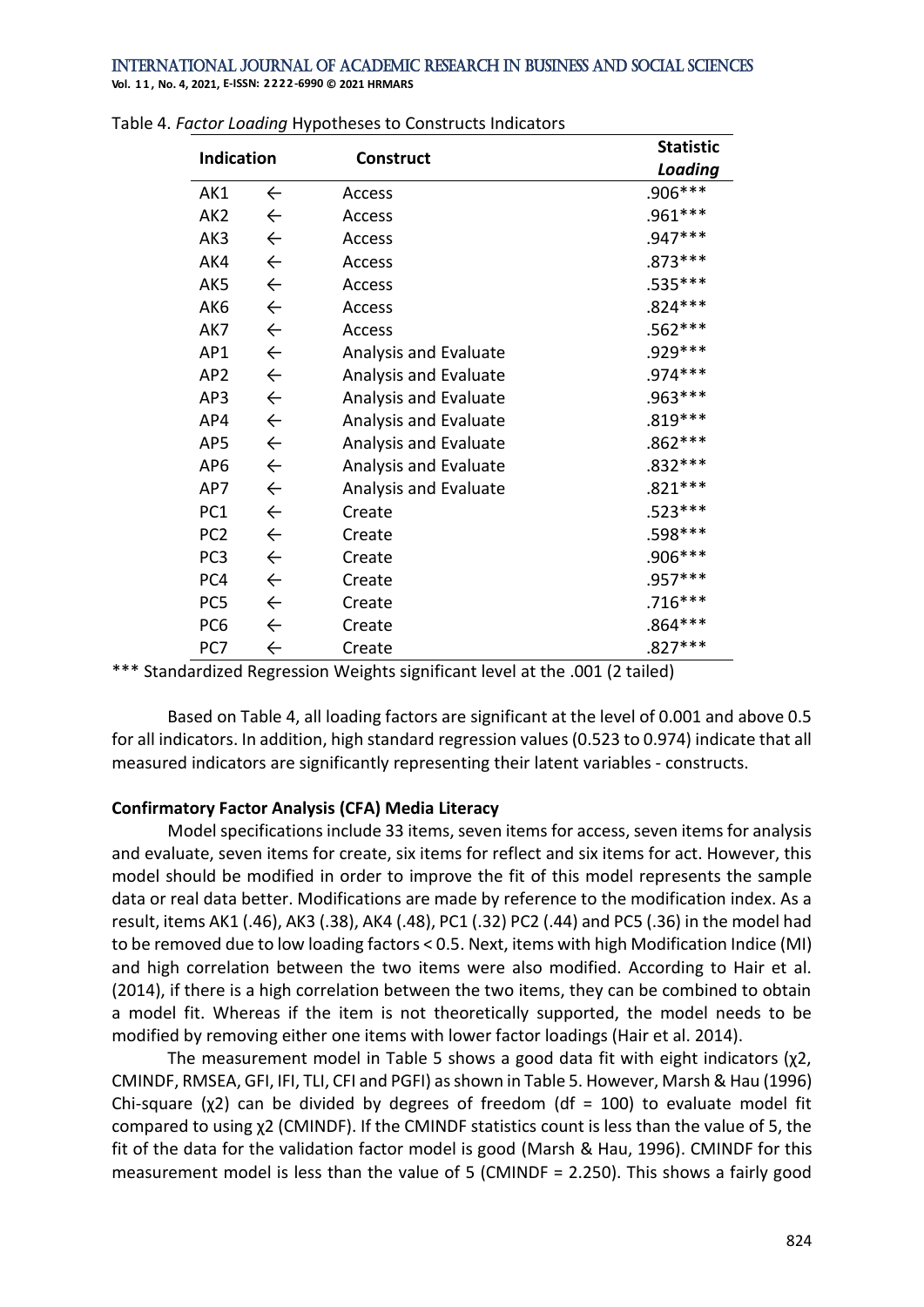#### International Journal of Academic Research in Business and Social Sciences **Vol. 1 1 , No. 4, 2021, E-ISSN: 2222-6990 © 2021 HRMARS**

CFA model. Furthermore, the RMSEA value is 0.055 which is lower than .08 as suggested by Kline, (2010). The index coefficients in Table 5 are all greater than 0.90 show a good model fit (Byrne, 2016), and the PGFI value is greater than 0.5 (.660) which also shows a good model fit with data (Hair, et al., 2010). Eleven (11) items have been combined due to the high index value of the modification (M.I). Figure 1 shows the CFA Model for this study.

| Table 5. Confirmatory Factor Analysis (CFA) |  |  |                  |      |      |      |            |             |  |
|---------------------------------------------|--|--|------------------|------|------|------|------------|-------------|--|
| Description $\chi^2$                        |  |  | CMINDF RMSEA GFI |      |      |      | <b>CFI</b> | <b>PGFI</b> |  |
| Model CFA 264.154 2.165                     |  |  | 0.055            | .925 | .969 | .961 | .969       | .660        |  |



|  |  | Table 6. Structural Equation Modelling (SEM) |
|--|--|----------------------------------------------|
|--|--|----------------------------------------------|

Table 5. Confirmatory Factor Analysis (CFA)

| Description $\chi^2$     |  | CMINDF RMSEA GFI |      | IFI  |      | <b>CEI</b> | PGFI |
|--------------------------|--|------------------|------|------|------|------------|------|
| Full Model 264.154 2.165 |  | 0.055            | .925 | .969 | .961 | .969       | .660 |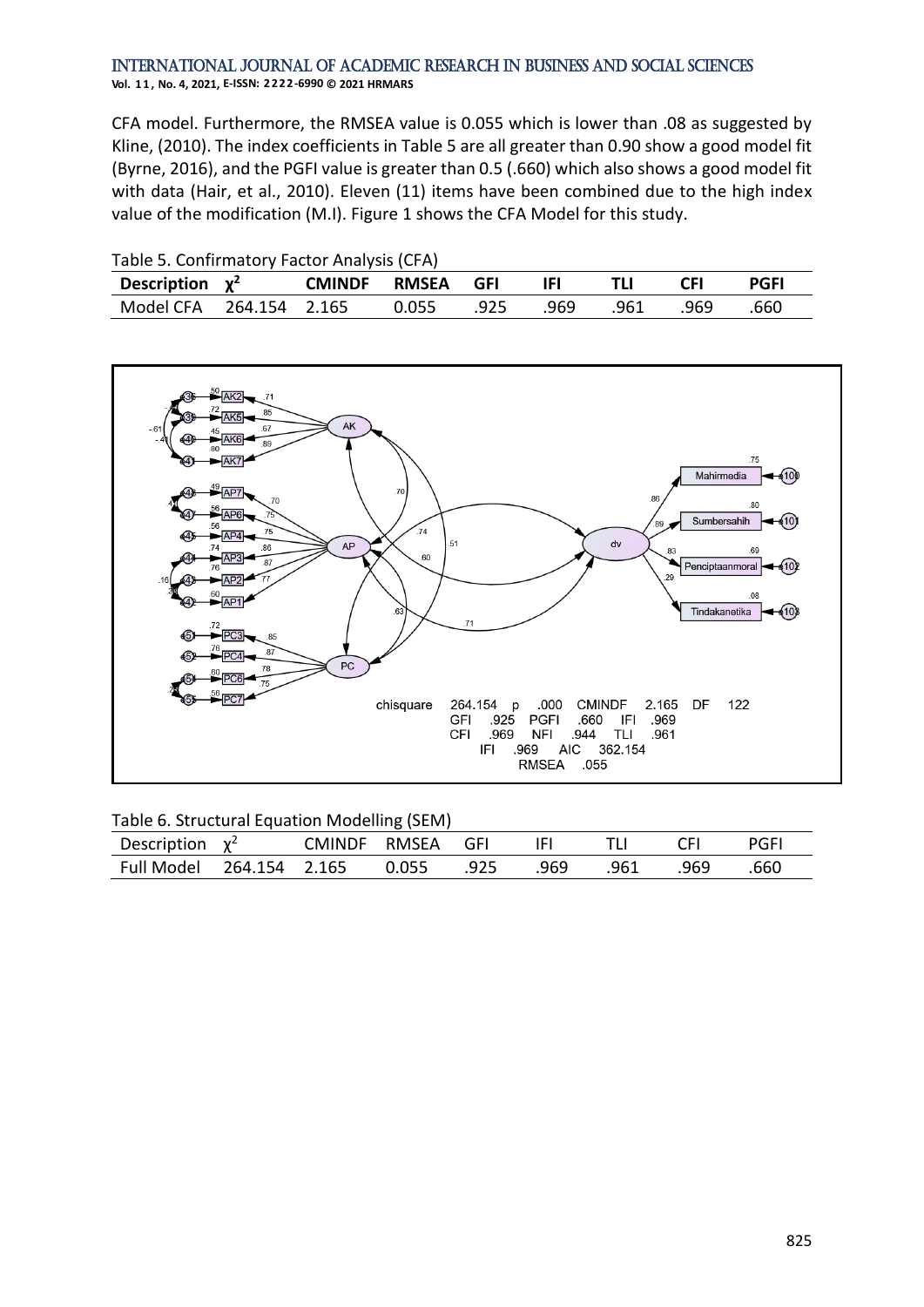**Vol. 1 1 , No. 4, 2021, E-ISSN: 2222-6990 © 2021 HRMARS**



Table 7. Standardized Regression Weight) / Path coefficient of a structural hypothesis model of the integrity of political participation.

| Standardized Regression Weight) / Path coefficient |                    |  |                      |   |                    |      |       |      |  |
|----------------------------------------------------|--------------------|--|----------------------|---|--------------------|------|-------|------|--|
|                                                    |                    |  |                      |   | Standard $(\beta)$ | S.E. | C.R.  | P    |  |
| Political<br>Integrity                             | Participation <--- |  | <b>Access</b>        |   | .15                | .419 | 2.802 | .005 |  |
| Political<br>Integrity                             | Participation      |  | Analysis<br>Evaluate | & | .30                | .551 | 4.533 | ***  |  |
| Political<br>Integrity                             | Participation      |  | Create               |   | .47                | .501 | 8.001 | ***  |  |

# **Discussion**

This study aimed to expand previous studies on the topic of media literacy and political participation among young people. We expected that media literacy would significantly affect political participation among young people. This study extended media literacy dimensions from education into political communication, and we modified the scale to analyze the effect, particularly in political participation integrity that little mention by the previous study. Surprisingly, media literacy dimensions significantly affect political participation integrity among young people. The finding of this study contradicts Ashley & Maksl, (2017), who reported that media literacy from access dimension correlated with lower levels of political trust, and the findings indicate that media literacy is not associated with political participation. Access to more extraordinary political news leads to lower political trust, and Ashley & Maksl, (2017) reported that media literacy does not affect political participation. They are testing media literacy based on Potter's cognitive model of media literacy (2004) in a different way on how Potter (2004) explains information and media where media as a transporter and the effect of using media highly affected with personal locus of media end user's. Media literacy skills reported significantly affected political participation integrity from access dimension. Access to media expose the volume and frequency of media messages is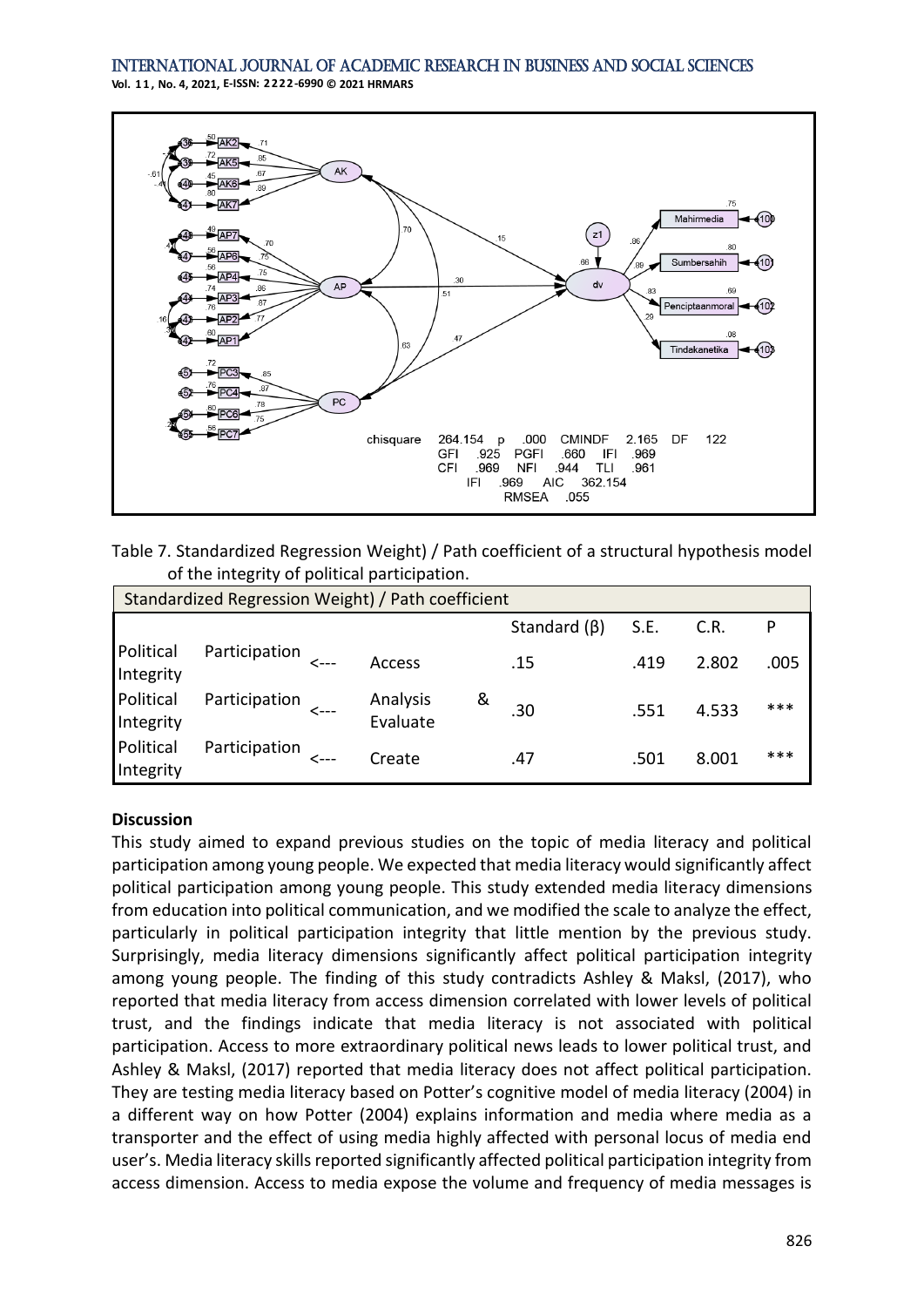**Vol. 1 1 , No. 4, 2021, E-ISSN: 2222-6990 © 2021 HRMARS**

so overwhelming that most young people who have media literacy skills are be able to identify fake information. Study by Jones-Jang et al., (2021) found that media literacy skills are significantly increases the likelihood of identifying fake news stories. The ability of young people to access and find validated and accurate content online from a variety of sources is referred to as media literacy skills. The ability to access information especially political knowledge reported to young people political interest and enhance their political participation.

Greater information available in various platform in social media are developing analysis and critical thinking skills. This leads to a significant relationship between analysis and evaluating dimension and political participation integrity among young people in social media. This idea supported by Mihailidis & Thevenin, (2013) that develop a framework for media literacy as a core political skill for active and participatory citizenship. Mihailidis & Thevenin, (2013) enhance media literacy develop critical thinker from analysis and evaluate dimension in the digital age. Media literacy is the core competency to motivate young people to be more active and engaged citizens. In today's new media age, the engaged citizen must understand the relationship between media as a sense of platform to connect community and democracy. This is includes critical and analytic approaches to media literacy and core understanding to empower individuals to have a voice and use it.

 Young people empowerment in politics shaped by media and this idea aligned with many studies (Leung & Lee, 2014; Muntaen & Muntean, 2015; Heiss & Matthes, 2016; Lailiyah et al., 2018; Allaste & Saari, 2020). The result showed that young people have strong engagement with social media because this new media offers interactive features that are now available in conventional media such as television or newspapers. Besides, new media offer young people gratification through specific social media where they share the same interest and idea about political issues. They can voice their ideas for political attention and gain support from the same opinion netizens. Social media encourage young people to become a content creator, and many social media tools support their needs by offering not only texting tools. They can create and craft creative videos, animations, and infographics as their content that reflects political issues. By having more excellent media literacy skills, young people are expecting to create ethical content, and now, they are engaging actively in political activity. Political participation integrity coming into the place where young people blend their political involvement with media literacy skills.

#### **Conclusion**

In a nutshell, enhancing political participation integrity level and developing young people empowerment that significantly affected by Media literacy competency. The dimensions of media literacy measure in this study (access, analysis and evaluate and create) presented significantly have an effect on the political participation integrity among young people in social media and educated young people confidently become young media content producer to create new political sphere by initiating a social movement for social change. It is a little study to discuss the strength of media literacy skills that leads to political participation. Many studies focus on media literacy in education and curriculum aspects, but little concern to test this competency that potentially affects political participation among young people. This study enhances the previous finding by combining media literacy competency with leading to political integrity among young people. The findings of this study highly contributed to Malaysia Education Policy and Malaysian Communications and Multimedia Commission (MCMC) for media literacy education awareness among young people. Furthermore, this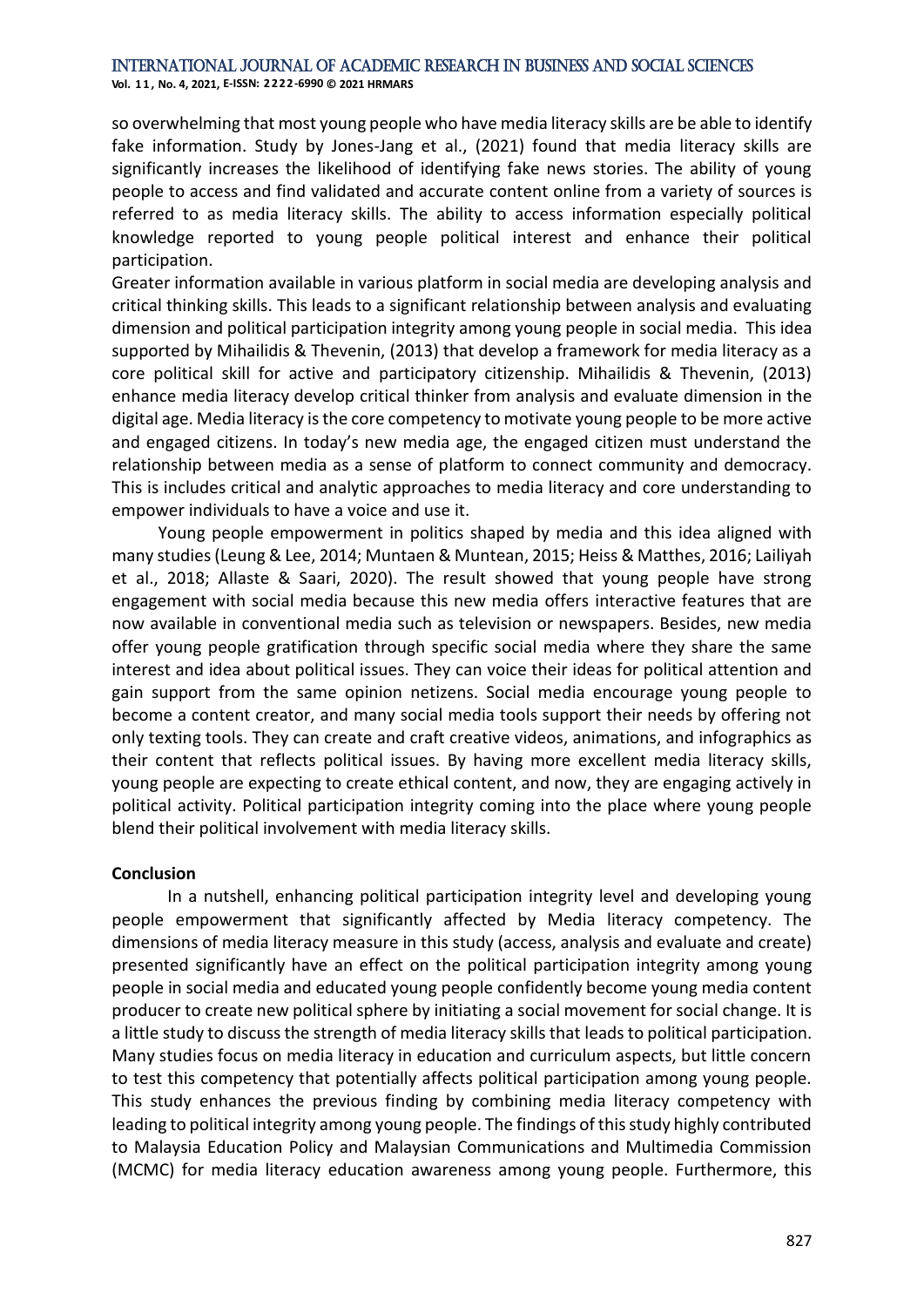**Vol. 1 1 , No. 4, 2021, E-ISSN: 2222-6990 © 2021 HRMARS**

study highly contributes to the body of knowledge by enhancing media literacy concept by highlighting new access dimension for credible sources, analysis and evaluate dimension develop critical young media content producer. Apart from that this study drives to create understanding on new create dimension for social movement and social change. Recommendation for future researcher to explore young media content producer initiative in social media for social movement and social change. As well as media literacy competency, social control level suggested strengthening integrity conduct among young people in social media.

# **Acknowledgement**

This work was supported by Internal TEJA Grant, UiTM Melaka, Malaysia (GDT2021/1-1).

# **References**

- Ahmed, S. (2013). Protests against #delhigangrape on twitter: Analyzing India's Arab spring Kokil Jaidka. *Journal of Edemocracy, 1*(5), 28–58.
- Al-Kandari, A., & Hasanen, M. (2012). The impact of the internet on political attitudes in Kuwait and Egypt. *Telematics and Informatics, 29*(3), 245–253.
- Alvídrez, S., & Franco-Rodríguez, O. (2016). Powerful communication style on twitter: effects on credibility and civic participation. *Comunicar, 24*(47), 89–97.
- Ashley, S., Poepsel, M., & Willis, E. (2010). Media literacy and news credibility: does knowledge of media ownership increase skepticism in news consumers? *Journal of Media Literacy Education, 2*, 37–46.
- Aufderheide, P. (1992). *Media Literacy: A Report of The National Leadership Conference on Media Literac*y. In Media Literacy in The Information Age Current Perspectives 6(2).
- Aysan, F. (2016). The role of attachment styles, peer relations, and affections in predicting internet addiction. *The Turkish Journal on Addiction, 3*(3), 416–432.
- Baumgartner, J. C. (2007). Humor on the next frontier: youth, online political humor, and the jibjab effect. *Social Science Computer Review, 25*(3), 319–338.
- Bektas, M. Ç. (2009). Media literacy courses in faculties of communication in TRNC. *Procedia Social and Behavioral Sciences, 1*, 446–449.
- Bell, S. R., Cingranelli, D., Murdie, A., & Caglayan, A. (2013). Coercion, Capacity, And Coordination: Predictors of Political Violence. *Conflict Management and Peace Science, 30*(3), 240–262.
- Berger, J., & Milkman, K. L. (2012). What makes online content viral? *Journal of Marketing Research, 49*(2), 192–205.
- Berinsky, A. J., & Lenz, G. S. (2011). Education and political participation: exploring the causal link. *Political Behavior, 33*(3), 357–373.
- Blank, G. (2013). Who create content? Stratification and content creation on the internet. *Information Communication and Society, 16*(4), 590–612.
- Brandtweiner, R., Donat, E., & Kerschbaum, J. (2010). How to become a sophisticated user: a two-dimensional approach to e-literacy. *New Media & Society, 12*(5), 813–833.
- Buckingham, D. (2005). *The Media Literacy of Children and Young People*. In Ofcom.
- Bullen, J. O. P. (2015). Measuring social capital in five communities the journal of applied behavioral science. *Journal of Applied Science, 36*(October), 23–42.
- Byrne, B. (2016). *Structural Equation Modeling With Amos: Basic Concepts, Applications, And Programming*. Routledge.
- Casero-Ripollés, A. (2017). Producing political content for web 2.0: empowering citizens and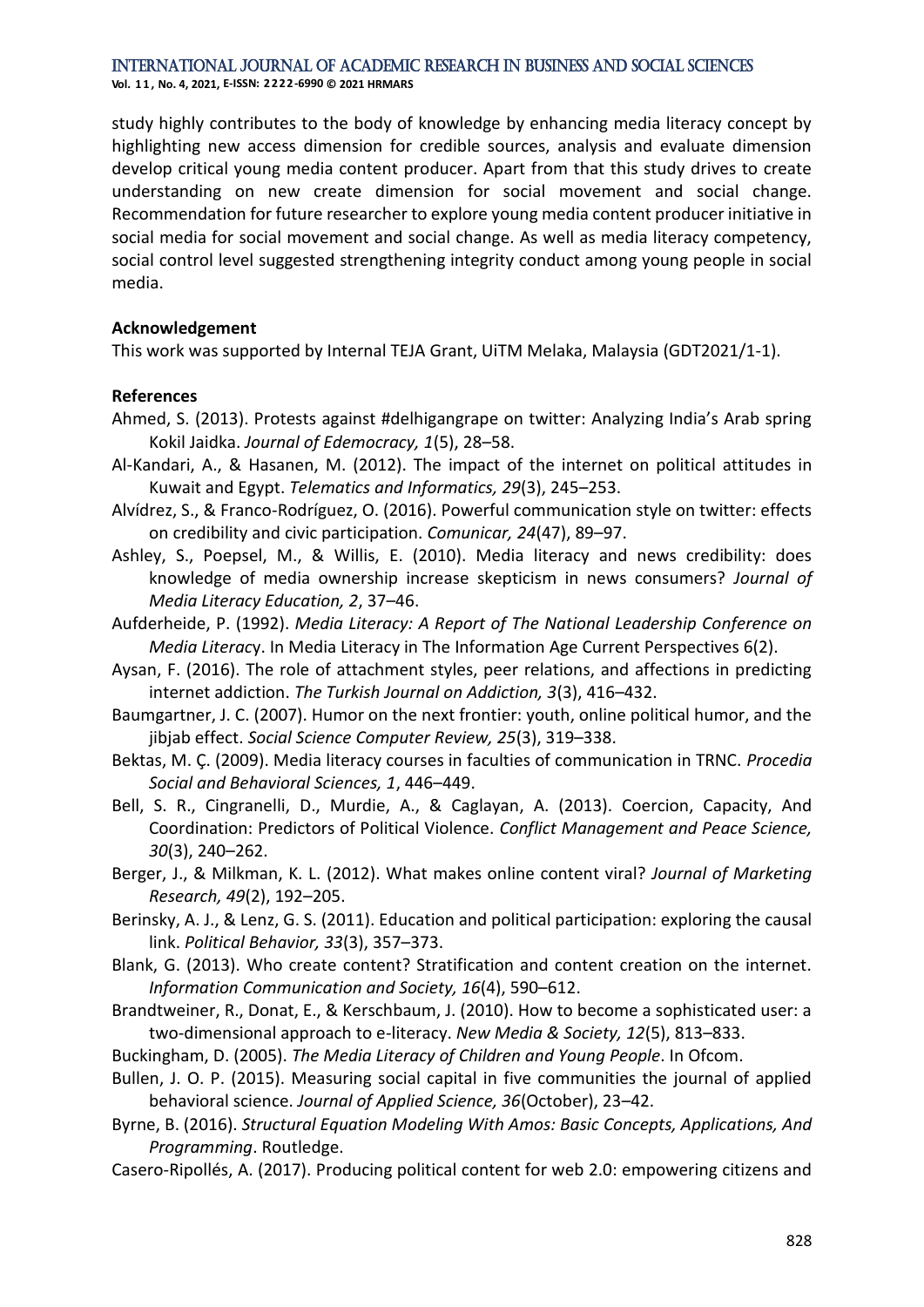**Vol. 1 1 , No. 4, 2021, E-ISSN: 2222-6990 © 2021 HRMARS**

vulnerable populations. *El Profesional De La Información,* 26(1), 13.

- Chan-Olmsted, S. M., Moonhee, C., & Sangwon, L. (2013). User perceptions of social media: a comparative study of perceived characteristics and user profiles by social media. *Online Journal Of Communication & Media Technologies, 3*(4), 149–178.
- Chinnasamy, S., & Abdul Manaf, N. (2018). Social media as political hatred mode in Malaysia's 2018 general election. *SHS Web of Conferences, 53*, 1-12.
- Cohen, J., Mutz, D., Price, V., & Gunther, A. (1988). Perceived impact of defamation. *Public Opinion Quarterly, 52(*2), 161–173.
- Croke, K., Grossman, G., Larreguy, H. A., & April, J. M. (2015). *Deliberate Disengagement: How Education Decreases Political Participation in Electoral Authoritarian Regimes* (Issue 156).
- Davies, I., Mizuyama, M., Ikeno, N., Parmenter, L., & Mori, C. (2013). Political literacy in Japan and England. *Citizenship, Social and Economic Education, 12*(3), 163–173.
- Dell, M. (2018). Fake news, alternative facts, and disinformation: the importance of teaching media literacy to law students. *Ssrn Electronic Journal,* 1–31.
- Emruli, S., Zejneli, T., & Agai, F. (2011). Youtube and political communication Macedonian case. *International Journal of Computer Science Issues, 8*(4), 460–466.
- Hair, J. F., Black, W. C., Babin, B. J., & Anderson, R. E. (2010). *Multivariate Data Analysis: A Global Perspective*. Pearson: Upper Saddle River, Nj.
- Hair, J. F., Black, W. C., Babin, B. J., & Anderson, R. E. (2014). *Multivariate Data Analysis*. Pearson Education Limited.
- Hobbs, R. (2010). Digital and Media Literacy: A Plan of Action. Http://Www.Knightcomm.Org/Wp-
- Content/Uploads/2010/12/Digital\_And\_Media\_Literacy\_A\_Plan\_Of\_Action.Pdf
- Hobbs, R., & Mcgee, S. (2008). Teaching about propaganda: an examination of the historical roots of media literacy. *Journal of Media Literacy Education, 6*(62), 56–67.
- Hooper, D., Coughlan, J., & Mullen, M. (2008). Structural equation modelling: guidelines for determining model fit. *Electronic Journal of Business Research Methods, 6*(1), 53–60.
- Johnson, T. J., & Kaye, B. K. (1998). Cruising is believing? comparing internet and traditional sources on media credibility measures. *Journalism and Mass Communication Quarterly, 75*(2), 325–340. 4
- Kahne, J., & Bowyer, B. (2019). Can media literacy education increase digital engagement in politics? *Learning, Media and Technology, 44*(2), 211–224.
- Kaid, L. L., Mckinney, M. S., & Tedesco, J. C. (2007). Introduction: Political information efficacy and young voters. *American Behavioral Scientist, 50*(9), 1093–1111.
- Kang, I., Lee, K. C., Lee, S., & Choi, J. (2007). Investigation of online community voluntary behavior using cognitive map. *Computers in Human Behavior, 23*(1), 111–126.
- Kasmani, M. F., Sabran, R., & Ramle, N. (2014). Can twitter be an effective platform for political discourse in Malaysia? A study of #pru13. *Procedia - Social and Behavioral Sciences, 155*(October), 348–355.
- Kelley, M. S., & Laurie, A. H. (2019). Deep fakes and national security. *Congressional Research Service, 1*(1), 1–3.
- Kim, D., & Johnson, T. J. (2012). Political blog readers: predictors of motivations for accessing political blogs. *Telematics and Informatics, 29*(1), 99–109.

Kline, R. B. (2010). *Principles and Practice of Structural Equation Modelli*ng. The Guilford Press.

Koc, M., & Barut, E. (2016). Development and validation of new media literacy scale (NMLS) for university students. *Computers in Human Behavior, 63*(October 2016), 834–843.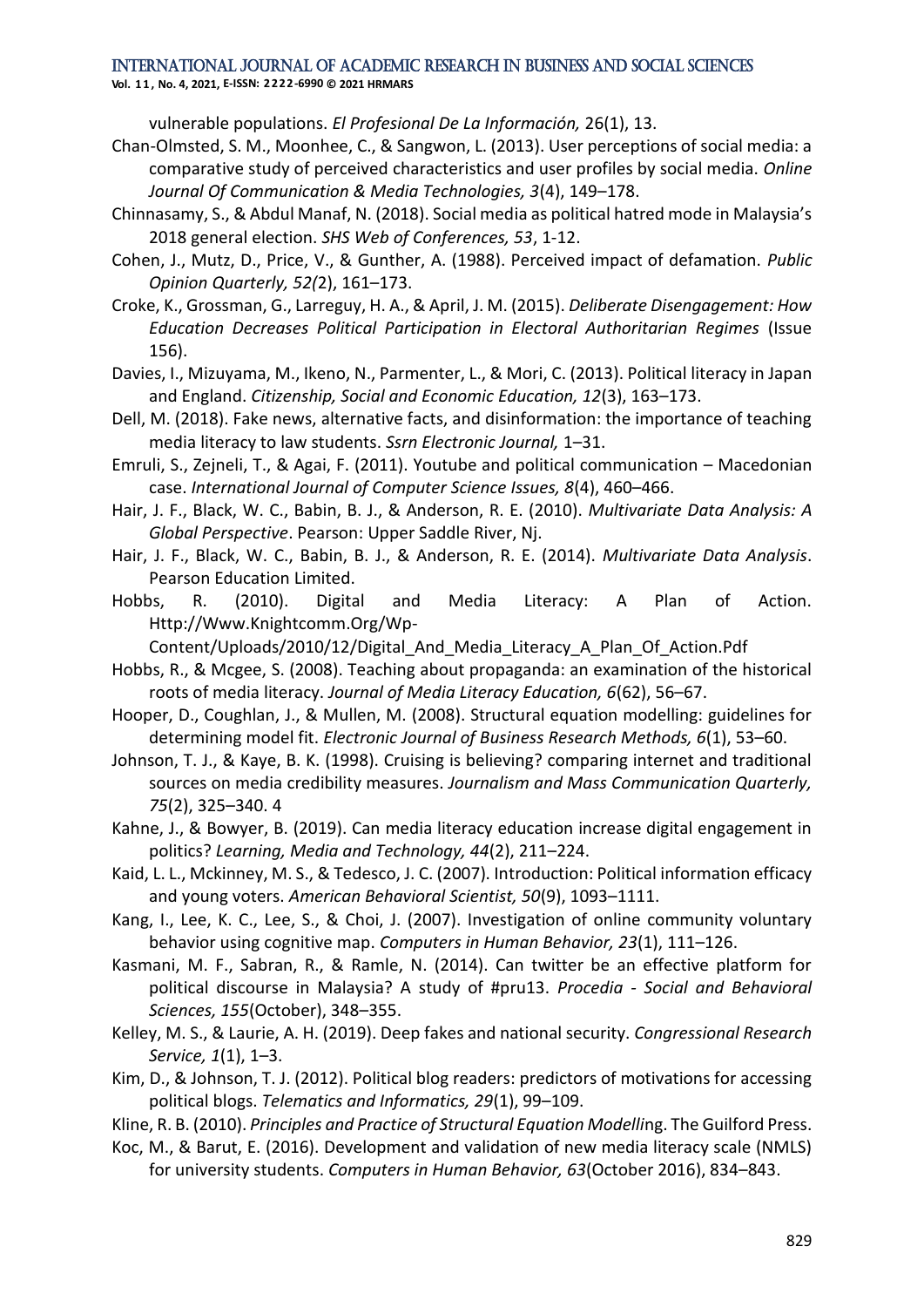**Vol. 1 1 , No. 4, 2021, E-ISSN: 2222-6990 © 2021 HRMARS**

- Kuipers, G. (2011). The politics of humour in the public sphere: Cartoons, power and modernity in the first transnational humour scandal. *European Journal of Cultural Studies, 14*, 63–80.
- Kumar, R., & Thapa, D. (2014). Social media as a catalyst for civil society movements in India: A study in Dehradun city. *New Media & Society*, *17*(8), 1299-1316
- Kümpel, A. S., Karnowski, V., & Keyling, T. (2015). News sharing in social media: A review of current research on news sharing users, content, and networks. *Social Media + Society, 1*(2), 1-14.
- Leong, P. (2015). Political communication in Malaysia: A study on the use of new media in politics. *Jedem, 7*(1), 46–71.
- Livingstone, S. (2014). Developing social media literacy: how children learn to interpret risky opportunities on social network sites. *Communications, 39*(3), 283–303.
- Maamari, B. E., & Zein, H. E. (2014). The impact of social media on the political interests of the youth in Lebanon at the wake of the Arab spring. *Social Science Computer Review, 32*(4), 496–505.
- Marsh, H. W., & Hau, K.-T. (1996). Assessing goodness of fit: Is parsimony always desirable? *The Journal of Experimental Education, 64*(4), 364–390.
- Martens, H., & Hobbs, R. (2015). How media literacy supports civic engagement in a digital age. *Atlantic Journal of Communication, 23*(2), 120–137.
- Mihailidis, P., & Cohen, J. N. (2013). Exploring curation as a core competency in digital and media literacy education. *Journal of Interactive Media in Education, 2013*(1), 2.
- Hassan, M. S., Sah Allam, S. N., Azim, M/ A., M., Abdul Mutalib, M. A., Mahbob, M. H., & Daud, M. A. (2020). Measuring the integrity of young people political participation: psychometric analysis of media literacy. *International Journal of Academic Research in Business and Social Sciences, 10*(2), 12–33.
- Hassan, M. S., Sah Allam, S. N., Khamis, M. H., Bakar, M. H., & Ridzuan, A. R. (2019). Perspektif literasi media aspek analisis dan penilaian: Amalan integriti penyertaan politik golongan muda di media sosial. *Jurnal Sains Sosial, 4*(1), 20–32.
- Hassan, M. S., Sah Allam, S. N., Azni, M. Z., & Khamis, M. H. (2013). Social media and political participation among young people. *Jurnal Sains Sosial, 1*(1), 95–114.
- Murinska-Gaile, S., & Hadžialić, S. (2017). *Development of critical thinking skills: comparative analysis of media literacy level in Bosnia and Herzegovina and Latvia*. Society. Integration. Education. Proceedings of The International Scientific Conference, 2, 504.
- Naab, T. K., & Sehl, A. (2017). Studies of user-generated content: A systematic review. *Journalism, 18*(10), 1256–1273.
- Park, C. S. (2015). Pathways to expressive and collective participation: usage patterns, political efficacy, and political participation in social networking sites. *Journal of Broadcasting And Electronic Media, 59*(4), 698–716.
- Parrott, E. (2017). Building political participation: the role of family policy and political science courses. *Journal of Political Science Education, 13*(4), 404–425.
- Persson, M. (2013). Is the effect of education on voter turnout absolute or relative? a multilevel analysis of 37 countries. *Journal of Elections, Public Opinion and Parties, 23*(2), 111– 133.
- Pires, F., Masanet, M. J., & Scolari, C. A. (2019). What are teens doing with youtube? Practices, uses and metaphors of the most popular audio-visual platform. *Information Communication and Society,* 1–17.
- Pong, T. K. (2012). Aktivisme mahasiswa cina era reformasi dan pasca reformasi Di Malaysia: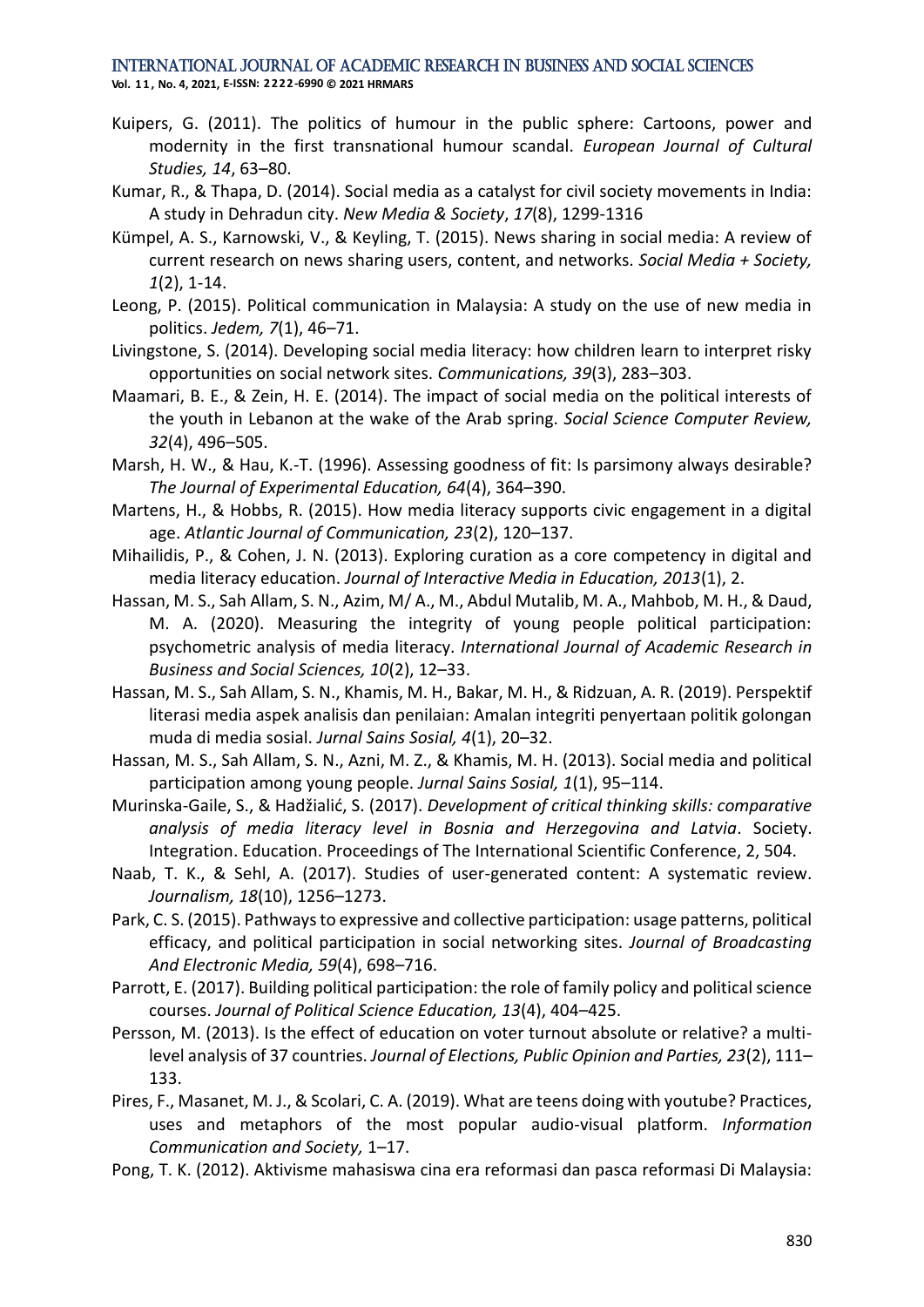**Vol. 1 1 , No. 4, 2021, E-ISSN: 2222-6990 © 2021 HRMARS**

Kajian impak politik dalam Pilihan Raya Umum Ke-12. *Akademika, 82*(1), 91–102.

- Potter, W. J. (2004). Argument for the need for a cognitive theory of media literacy. *American Behavioral Scientist, 48*(2), 266–272.
- Ridanpaa, J. (2014). Politics of literary humour and contested narrative identity (of a region with no identity). *Cultural Geographies, 21*(4), 711–726.
- Rill, L. A., & Cardiel, C. L. B. (2013). Funny, ha-ha: the impact of user-generated political satire on political attitudes. *American Behavioral Scientist, 57*(12), 1738–1756.
- Saldaña, M., Mcgregor, S. C., & Zúñiga. (2015). Social media as a public space for politics: Cross-national comparison of news consumption and participatory behaviors in the United States and The United Kingdom. *International Journal of Communication, 9*(1), 1– 23.
- Simmons, T. (2019). Media literacy and fake news. *Journalism and Ethic*s, January, 163–176.
- Sah Allam, S., N., Hassan, M. S., Azni, M. Z., & Khamis, M., H. (2012). *News Media Exposure and Political Participation Among Young People*. Technology, Science, Social Sciences and Humanities International Conference 2012, 1–18.
- Stockemer, D. (2012). Students' political engagement: A comprehensive study of University of Ottawa undergraduate students. *Journal of Youth Studies, 15*(8), 1028–1047.
- Syahputra, I. (2019). Expressions of hatred and the formation of spiral of anxiety on social media in Indonesia. *SEARCH Journal of Media and Communication Research, 11*(1), 95– 112.
- Taib, R., & Yaakop, M. R. (2017). Penglibatan mahasiswa dalam protes politik di IPTA PRK 2016. *Journal of Social Sciences and Humanities, 2*(2), 104–115.
- Tang, G., & Lee, F. L. F. F. (2013). Facebook use and political participation: The impact of exposure to shared political information, connections with public political actors, and network structural heterogeneity. *Social Science Computer Review, 31*(6), 763–773.
- Vainikka, E., & Herkman, J. (2013). Generation of content-producers? The reading and media production practices of young. *Journal of Audience and Reception Studies, 10*(2), 118– 138.
- Valenzuela, S. (2012). *Protesting in The Age of Social Media: Information, Opinion Expression and Activism in Online Networks*. Latin American Public Opinion Congress, World Association for Public Opinion Research (Wapor), July, 1–38.
- Valeriani, A., & Vaccari, C. (2016). accidental exposure to politics on social media as online participation equalizer in Germany, Italy, and The United Kingdom. *New Media and Society, 18*(9), 1857–1874.
- Van Dijck, J. (2009). Users like you? Theorizing agency in user-generated content. *Media, Culture and Society, 31*(1), 41–58.
- Velasquez, A. (2012). Social media and online political discussion: the effect of cues and informational cascades on participation in online political communities. *New Media & Society, 14*(8), 1286–1303.
- Vromen, A., Xenos, M. A., & Loader, B. (2014). Young people, social media and connective action: from organisational maintenance to everyday political talk. *Journal of Youth Studies*, *18*(1), 80-100.
- Wan, C. Da, & National. (2019). The universities and university colleges act in Malaysia: History, contexts and development. *Kajian Malaysia, 37*(2), 1–20.
- Westerlund, M. (2019). The emergence of deepfake technology: A review. *Technology Innovation Management Review, 9*(11), 39–52.
- Willnat, L., Wong, W. J., Tamam, E., & Aw, A. (2013). Online media and political participation: